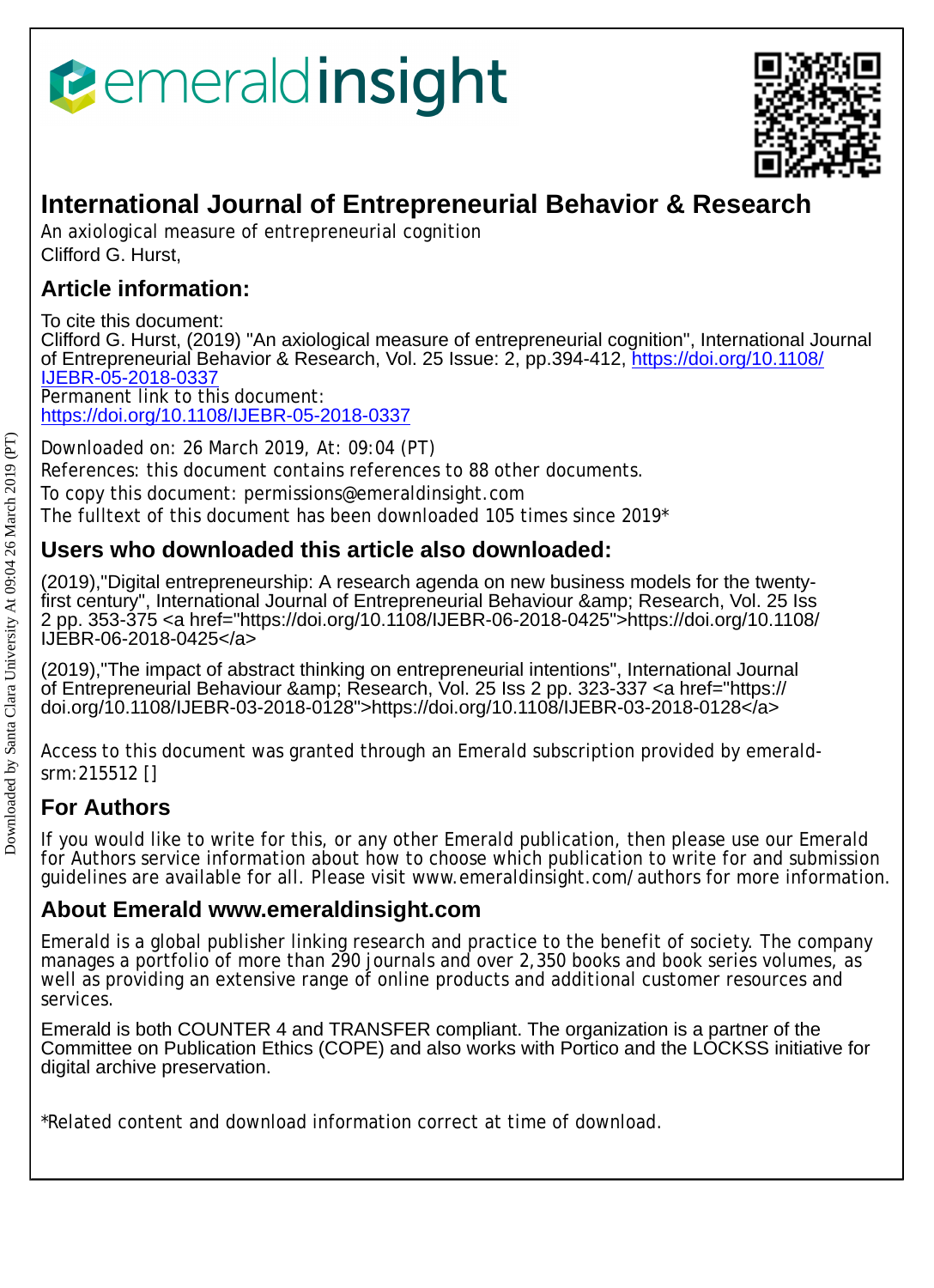IJEBR 25,2

394

Received 15 May 2018 Revised 3 July 2018 1 August 2018 Accepted 23 August 2018

# An axiological measure of entrepreneurial cognition

Clifford G. Hurst

Gore School of Business, Westminster College, Salt Lake City, Utah, USA

#### Abstract

Purpose – The purpose of this paper is to expand the recent lines of inquiry into entrepreneurial cognition by focusing on the structure of values as an important aspect of cognition. Value theory, or axiology, posits that the capacity to value and to make value judgments is a distinctly human function – one that is a higher order process than is pure cognition alone.

Design/methodology/approach – This study is designed as a quantitative discovery. A well-established assessment instrument from the field of value science is used to measure deep-seated, evaluative thought patterns for a sample of founders of early stage startups and a comparative sample of senior managers. Value structures underlying cognition for individuals across these samples are compared to reveal both similarities and differences between the groups.

Findings – This study identifies a cognitive process underlying opportunity recognition, evaluation and exploitation, known as integration. This study finds that entrepreneurs have stronger capacities for integrative thinking than do managers. In contrast to other published research, this study finds that early stage entrepreneurs are not characterized by hubris, an inflated sense of self-efficacy, nor an exceptional capacity for action.

Originality/value – This paper extends the study of entrepreneurial cognition by applying an empirical measure of the foundational levels of cognition. It reveals heretofore unarticulated differences, as well as similarities, between entrepreneurs and managers.

Keywords Entrepreneurs, Decision making, Cognition, Opportunity recognition

Paper type Research paper

#### Introduction

Understanding what makes entrepreneurs "tick" has captivated academics and the business press alike for half a century (Ilonen et al., 2018; Markman and Baron, 2003; McClelland, 1961; Sarasvathy and Venkataraman, 2011; Shaver and Scott, 1992). Entrepreneurs, it would seem, must possess some distinguishing combination of skills, talents, passions, personality traits, needs, motivations or thought processes that set them apart from other businesspeople. Why else would they undertake the daunting tasks of starting new businesses? But, what that "something" is remains elusive. The job functions of startup founders are clearly different from those of managers of existing businesses. Entrepreneurs, to a greater extent than mangers, must function in unusually ambiguous situations – receiving feedback from multiple sources, in settings where the strong cultures of normative behavior do not yet exist. They must often make decisions fast, with little time for reflection or advice from others. As Blank and Dorf (2012) put it, startups operate in "search" mode; existing businesses operate in "execute" mode. Researchers are united in their quest to find out precisely what it is that sets entrepreneurs apart, but remain divided as to where to look for it. Given the nascent state of inquiry in this field, the current study undertakes a quantitative discovery (Bamberger and Ang, 2016) to seek to discern what insight might be gained from use of an assessment instrument that has frequently been used in other disciplines when it is applied to entrepreneurs and their cognitive patterns.

To date, research into entrepreneurial cognition has generally followed two paths. Either it is survey based, focusing by definition on what entrepreneurs know they know – or at least, think they know – about their own cognitions (e.g. "I consciously focus my attention on important information"). Or else, it is heuristics based, wherein researchers seek to identify the shortcuts in reasoning that entrepreneurs tend to take (e.g. confirmation bias, overconfidence).

International Journal of Entrepreneurial Behavior & Research Vol. 25 No. 2, 2019 pp. 394-412 © Emerald Publishing Limited 1355-2554 DOI 10.1108/IJEBR-05-2018-0337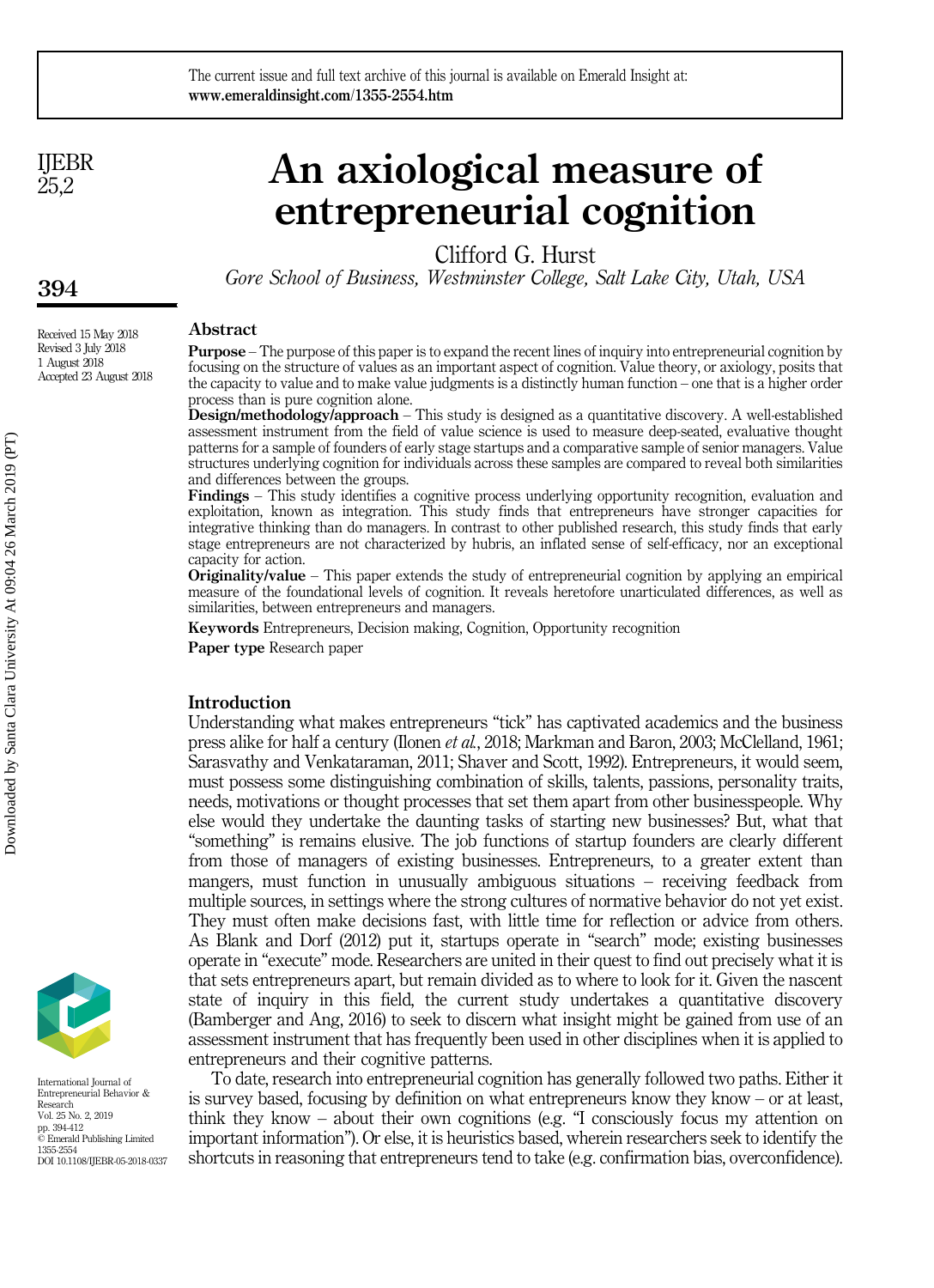Advances have been made in measuring entrepreneurs' cognition using methods based on both of these paths. Researchers using survey methods have identified cognitive patterns characteristic of entrepreneurs to include: metacognitive awareness (Haynie and Shepherd, 2009; Haynie et al., 2010), self-efficacy (Chen et al., 1998), entrepreneurial self-efficacy (Drnovšek et al., 2010; Schjoedt and Craig, 2017), alertness (Tang et al., 2012), entrepreneurial intent (Prabhu et al., 2012), entrepreneurial orientation (Covin and Wales, 2011; Lumpkin et al., 2009; Lumpkin and Dess, 1996), among other patterns. Similarly, building off the pioneering work of Tversky and Kahneman (1974) to identify common heuristics and biases in decision making, entrepreneurship scholars have found such heuristics as the overconfidence bias as well as the representative bias to distinguish entrepreneurs from senior managers (Busenitz and Barney, 1997).

However, survey- and heuristics-based approaches each offer a limited perspective in identifying and understanding cognitive patterns. For example, survey-based instruments cannot measure those parts of a person's cognitive structures that are unconsciously held. Furthermore, survey-based instruments are susceptible to social desirability response bias (Furr, 2018). Heuristics-based research uses as its baseline the assumption that a rational actor would act in such a way that maximizes personal gain, and takes as a premise that, by being less than fully rational, humans use mental shortcuts to make decisions that are less optimal than rationality would dictate. This means that heuristics and biases methods cannot assess those aspects of human behavior that are based on human values and valuations that are beyond the purview of theories of maximum utility. Elements missing from each of these commonly used methods of research – surveys and heuristics and biases – leave a gap in our understanding of how entrepreneurs think. To date, entrepreneurship researchers have been without a way to measure the structure of a person's values – his or her unconsciously held evaluative thought patterns.

Therefore, the purpose of this paper is to measure the unconsciously held, value-based thought patterns of entrepreneurs. In doing so, the paper introduces researchers to a viable approach to measuring the structure of a person's values via an assessment instrument known as the Hartman Value Profile (HVP). The instrument was developed within the field of axiology, or value theory, and is a well-established approach for comparing the cognitive differences between different types of individuals – in this case, a group of entrepreneurs and a group of senior managers. This study begins to answer calls for researchers to investigate the foundational level of entrepreneurial cognition (Baron, 2012), elsewhere referred to as entrepreneurs' "deep cognitive structures" (Krueger, 2007, p. 123), to develop new theoretical perspectives that deepen our understanding of cognitive-emotive processes, and to examine those perspectives empirically (Shepherd, 2015, p 496).

#### Literature review

#### From traits to cognition

The search for what makes entrepreneurs different began half a century ago by researchers who focused their attention on psychological traits. McClelland (1961) identified three primary needs of people at work. These are needs for affiliation, power and achievement. McClelland posited that entrepreneurs are characterized by a high need for achievement. Although subsequent researchers have found only mixed support for McClelland's hypothesis (Baron, 1998), the need for achievement has a better track record in empirical studies than have other psychological traits (Shaver and Scott, 1992), including traits of: locus of control, optimism and propensity toward risk taking. In sum, findings regarding the traits of entrepreneurs are not disproven; rather, they are mixed (Prabhu *et al.*, 2012).

The continued inconclusiveness of trait research in defining the characteristics of entrepreneurs has led some entrepreneurship researchers to shift attention away from traits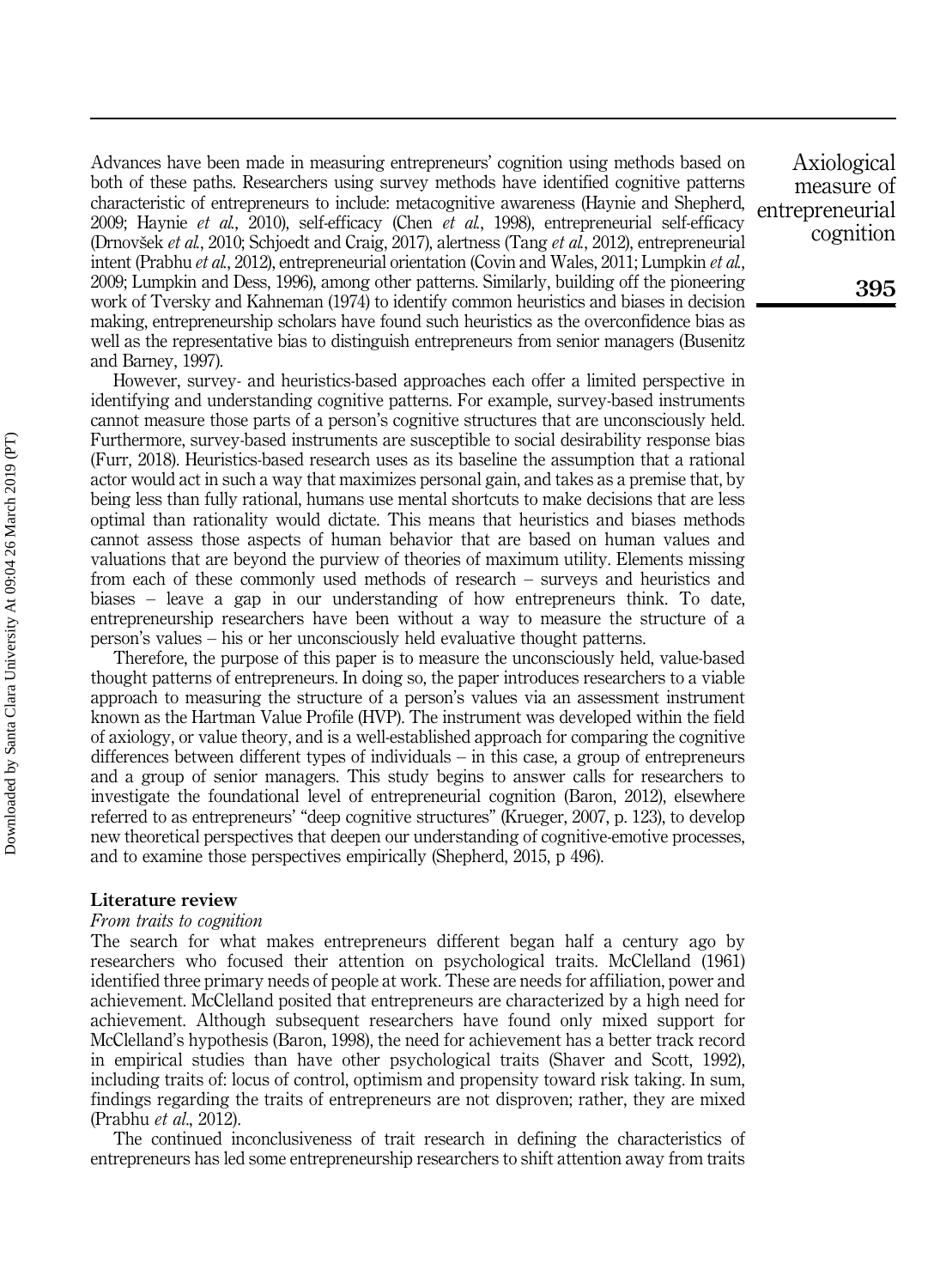and toward cognition. In fact, Mitchell et al. (2007) have gone so far as to state that the central question in entrepreneurial cognition research is: "How do entrepreneurs think?" As important as it is to be able to answer this question, the study of entrepreneurial cognition remains a nascent field (Haynie *et al.*, 2010), with researchers not yet having settled into common definitions of the terms we use, or methods by which to measure what is meant by cognition and metacognition.

A related line of inquiry seeks to integrate traits, cognitions and learning styles into one construct known generally as cognitive styles (Curry, 1983; Zhang and Sternberg, 2005). Empirical research using these constructs quickly becomes complicated. Quantitative discovery using Curry's model would require each participant to respond to nine different assessments. The cognitive patterns studied in this paper would fall into Curry's Level II, which she called information processing style. Such patterns are deep-seated, but are not as stable as traits; they can be modified through determined effort and effective learning strategies (Curry, 1983, p. 11).

#### From conscious to unconscious cognitive patterns

It is generally accepted that cognition refers to what a person knows; metacognition refers to that person's awareness of what he or she knows (Flavell, 1987). In light of these definitions, most researchers either imply or specify that metacognition refers to knowledge that is consciously held (Brown, 1987; Kluwe, 1987). Such knowledge of what one knows is formed through a process known as metacognitive awareness. In line with this reasoning, progress has recently been made at measuring entrepreneurs' cognitions by means of survey-based assessments of their metacognitive awareness (Haynie et al., 2010). This is a good start, but it does not give the whole picture.

The reason that this line of research gives only a partial picture of entrepreneurial cognition is that a portion of one's knowledge is unconsciously held. Like an iceberg, of which only 10 percent is visible above the surface of the water, a substantial portion of cognition resides beneath the level of conscious awareness. There are times when entrepreneur's cognitive responses in the face of uncertainty are made automatically, without conscious awareness of the cognitive habit patterns that determine those responses. Researchers refer to this hidden part of cognition using a wide assortment of terms, including: automatic thought processes (Martinez, 2006), the foundational level of cognition (Baron, 2007), deep cognitive structures or deep beliefs (Krueger, 2007), mental schemas (Kirkley, 2016), habitual evaluative thought patterns (Pomeroy, 2005), habitualities (Peucker, 2008) or abiding habitus (Husserl, 1960) and as value structures (Hartman, 1967). Even though a person may not be aware of the foundations of his or her automatic cognitive processes, those foundations nonetheless influence the person's judgment, decision making and behavior.

Current initiatives that seek to derive insight from automatic cognitive processes typically focus upon the mental shortcuts that entrepreneurs make when faced with ill-defined problems. It is an approach to cognitive research that began with Tversky and Kahneman (1974) and has become known as heuristics and biases. Studies assessing entrepreneurial heuristics usually involve setting up various scenarios or games that deliberately have vague directions or limitations to the amount of knowledge given to make a decision (Burmeister and Schade, 2007; Wickham, 2003). Observing the ways that entrepreneurs solve these ill-defined problems reveals the mental shortcuts that entrepreneurs take in solving them. Since Tversky and Kahneman's initial published findings, dozens of prototypical heuristics have been studied and named. Biases identified as important in entrepreneurial decision making include the overconfidence bias (Busenitz and Barney, 1997), the representativeness bias (Busenitz and Barney, 1997; Wickham, 2003),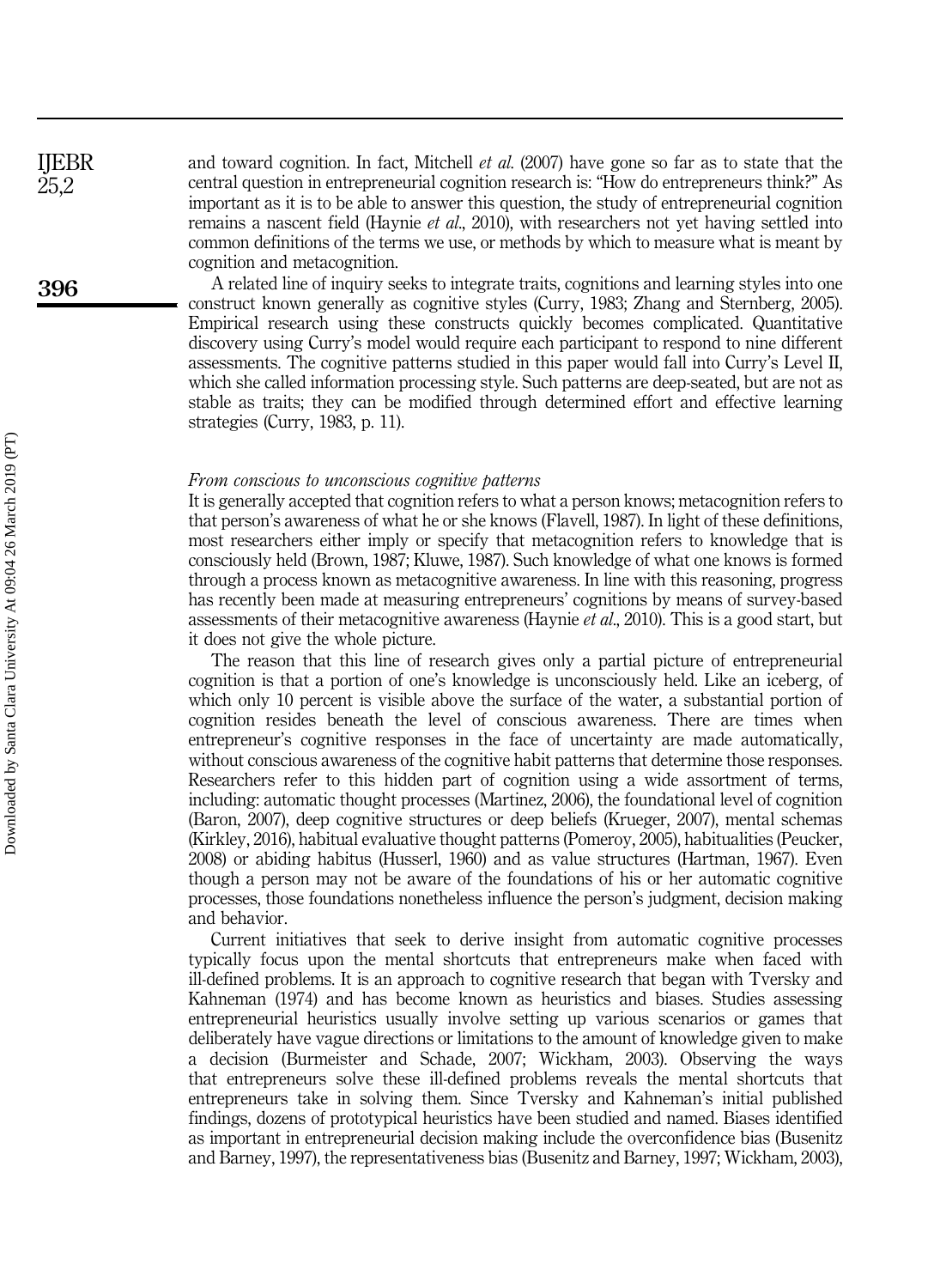the status quo bias (Burmeister and Schade, 2007) and counterfactual thinking, affect infusion, attributional style and the planning fallacy (Baron, 1998).

Heuristics and biases literature is based upon rational actor theory and its derivative, bounded rationality. Rational actor theory defines rationality as acting in such a way as to maximize one's own personal gain. In fact, rational actor theory does not merely purport that the maximization of personal utility is a rational way to act; it defines maximizing of utility as the only rational way to act (Monroe and Maher, 1995). It is strongly evident in the theory of scientific management espoused by Frederick Taylor (1856–1913) and forms the foundation of neoclassical economics. Heuristics and biases researchers, in essence, seek to identify more precisely and in which ways rationality is bounded. Heuristics and biases research has brought to light interesting findings about unconsciously held patterns of making mental shortcuts, but it, too leaves a gap in our understanding of entrepreneurial cognition. This emphasis of heuristics and biases research upon cognitive shortcomings is limited by a conceptual bias of its own. It is a deficit model of human cognition. The heuristics and biases approach leaves out the possibility that human beings are richer, more complex in their cognitive processing than are purely rational actors. The heuristics and biases line of inquiry ignores the role that values and valuations play in human judgment and decision making.

#### Values and valuations

The study of values enjoyed a heyday in psychological and management literature during the 1960s, 1970s and 1980s (Hall, 1973, 1976; Kohlberg, 1981, 1984; Maslow, 1959, 1971; Rokeach, 1972, 1973, 1979), but since that time, interest in the subject among management researchers has faded. Kirkley (2016) offered a much-needed call to entrepreneurship researchers to resume paying attention to values. Therefore, the current study turns to the discipline of philosophy, specifically the sub-discipline of value theory, to explore more of the below-the-waterline part of the cognitive iceberg.

#### The nature of evaluative thought patterns

The nature of deep-seated habitual evaluative thought patterns can perhaps best be understood through the phenomenologist Edmund Husserl's (1859–1938) concept of habitualities (Peucker, 2008). Habitualities are those thought patterns that, at first, were consciously attained, but later in life become so habitual that they then sink from conscious awareness. They do not disappear, but are activated automatically, when future judgment calls need to be made.

Gigerenzer (2007) and Krueger (2007) make arguments similar to Husserl's of some 80 years before. Gigerenzer writes that heuristics are not static habits of thought; rather, they are adaptive cognitions, developing over time as experience in living is gained. Krueger exhorts scholars of entrepreneurship to identify ways to identify the deep beliefs that anchor and shape knowledge structures. Krueger goes on to define beliefs as "deeply held strong assumptions that underpin our sensemaking and decision making" (p. 124). A challenge facing contemporary researchers is that there is little guidance to suggest how we can go about measuring such unconscious evaluative thought processes (Baron, 2007; Husserl, 1960; Krueger, 2007).

#### Value theory of formal axiology

If entrepreneurship researchers had an understanding of the logical nature of these deep thought structures, a language with which to describe them and an instrument by which to measure them, then answers to Baron's and Krueger's calls could be undertaken. Such a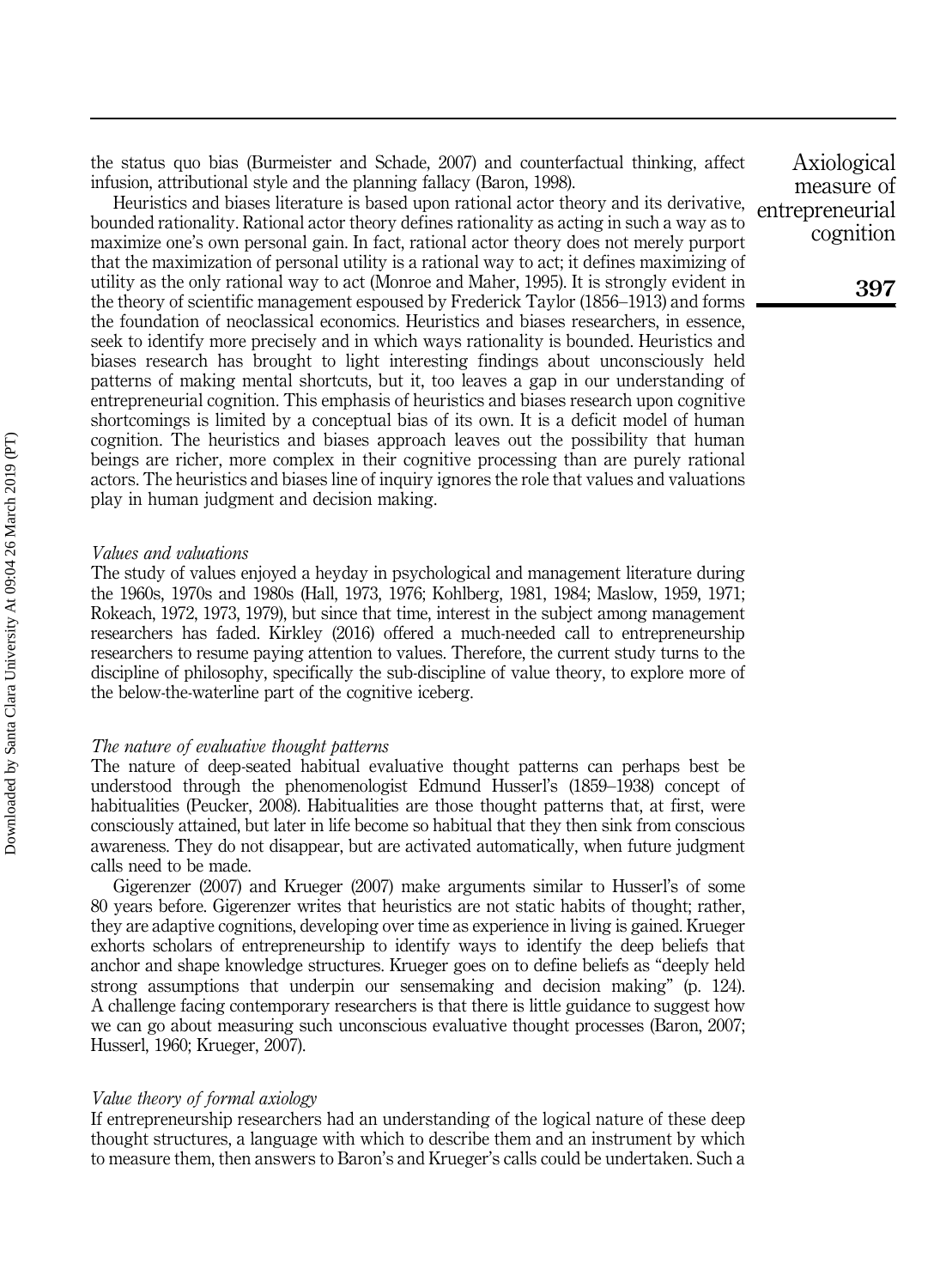method was found in the sub-discipline of value theory, specifically that value theory known as formal axiology.

Axiology, as a general term, refers to the study of human values and valuing. Formal axiology was coined by Husserl and was later developed into a science of the structure of values by Hartman – a former student of Husserl's. It is known as formal axiology because it is a formal theory, deducted from a small number of axioms (Hartman, 1967; Hurst, 2011). Formal axiology deals not with a person's espoused values, but rather with the cognitive structure underlying those values. This distinguishes formal axiology as a value theory from more popularly known approaches to the measurement of value, as advanced by Rokeach (1972, 1973, 1979) and Schwartz (2011). The fundamental precepts of formal axiology are that there are three types of concepts: synthetic, analytic and singular. A type of value corresponds with each concept. These are: systemic, extrinsic and intrinsic values.

These three types of value are abbreviated by axiologists as I, E and S. They stand, roughly, for people, things and ideas. They form a hierarchy in terms of the richness of value properties that each type of value holds. Thus,  $I > E > S$ . This is axiological shorthand for saying that people are more important than things or ideas, including ideas about things or people (Edwards, 2010).

Each of these three levels of value can be valued in each of the same three ways. And they can be valued in such a way that increases the richness of properties of the valued object. Doing so is called a composition. Or, each object can be valued in ways that reduce the richness of its properties. This is called a transposition. You can extrinsically enrich your car, which is an extrinsic object, by washing and waxing it. Or, you can diminish its properties by backing it into a dumpster, denting its fender. Compositions are normally written by axiologists in shorthand as a base letter, followed by a superscript. Washing and waxing your car, then, would mean in axiological shorthand:  $E^{\mathcal{E}}$ . Backing it into a dumpster would mean:  $E<sub>E</sub>$ .

Because each of the three types of value objects can be valued in each of the same three ways, and those methods of valuation can be either compositions, or transpositions, we get a hierarchy of values/value combinations that form an axiological order. There are nine possible compositions and nine possible transpositions. That order is:

 $I^I$   $E^I$   $S^I$   $I^E$   $I^S$   $E^E$   $S^E$   $E^S$   $S^S$   $S_S$   $E_S$   $S_E$   $E_E$   $I_S$   $I_E$   $S_I$   $E_I$   $I_I$ .

The assessment tool known as the HVP is based on this axiological ordering. In responding to this instrument, a respondent stack ranks 18 words or phrases, each of which (unknown to the respondent) is a placeholder for one of these value combinations. Hence, unlike the Rokeach or Schwartz value surveys, it is not the words that matter; rather, it is the underlying value structure represented by those words that give meaning to one's results.

Given the relatively recent appearance in print of most of Hartman's work in English, as well as a recent increase in publication of works by other axiologists about this theory and its application (Forrest, 1994; Acquaviva, 2000; Dicken and Edwards, 2001; Pomeroy, 2005; Gallopin, 2009; Edwards, 1995, 2000, 2010). Hartman's work is belatedly being made known to a larger scholarly audience some 40 years after his death. For the curious reader, accessible explications of the language and logic of formal axiology are offered by Dicken and Edwards (2001), Edwards (2010), Hartman (1994) and Hurst (2012).

The theory of formal axiology is not without its critics (Edwards, 1995). Arguments regarding the mathematical logic underpinning the theory are regularly debated amongst members of the Hartman Institute and in the pages of the *Journal of Formal Axiology*: Theory and Practice (2008, 2009, 2011).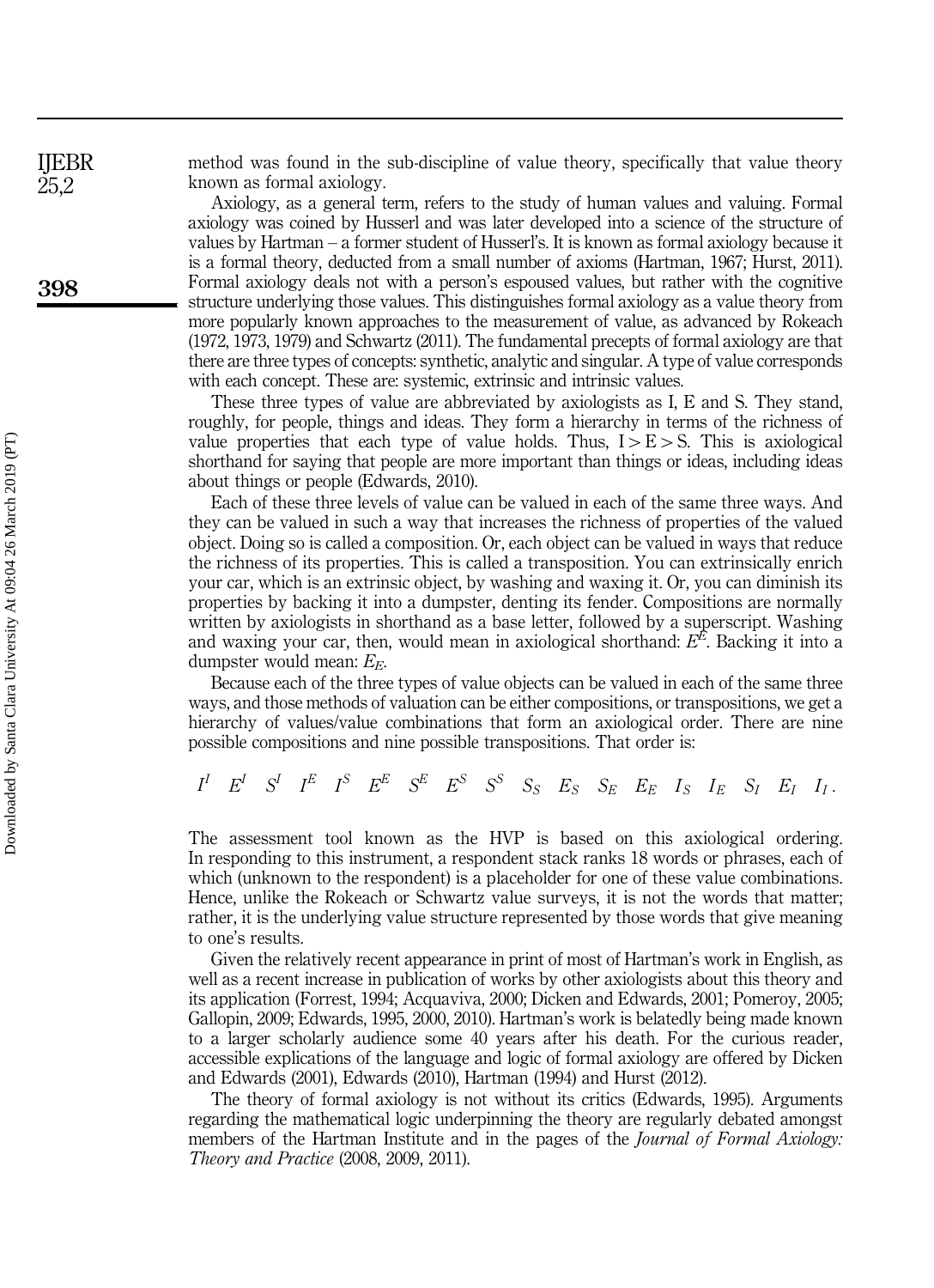#### **Methods**

#### Applied axiology

The assessment instrument known as the HVP was developed by Hartman in 1967 as a direct outcome of his theory of formal axiology. It is a general measure of human valuing; it is not an instrument specific to entrepreneurs. The purpose of this study is to determine whether this measure of general human valuing can distinguish between the cognitive patterns of entrepreneurs and a group that may seem, on the surface, to be much like them – senior managers.

#### Where else it is being used

The HVP is increasingly being used by consultants in a variety of management disciplines. It is being used in the areas of leadership development and employee selection (Connor, 2013; Morris, 2014; Van de Water and Toja, 2014; Vogel, 2011; Wolfe, 2009), and more recently as a guide to project management (Biedenbach and Jacobsson, 2016). It has also been widely used in therapeutic settings (Pomeroy, 2005). The HVP has been shown to be effective at identifying differences between groups that one would expect to be quite different. For instance, Pomeroy (2005) used the HVP to distinguish between the thought patterns of clinical psychological outpatients and the doctors who treat them. Acquaviva (2015) identified differences between convicted felons and a sample of the non-convict population.

The HVP has been applied mostly in the context of large organizations, where the use of psychometric assessments as developmental and selection tools is already widely accepted. The HVP has already been subjected to numerous validation studies [\(www.hartmaninstittute.org\)](www.hartmaninstittute.org), so that the entrepreneurship researcher does not have to develop and validate anew an instrument to be used in empirical studies of entrepreneurial cognition. One axiological/anthropological study of Russian entrepreneurs at the time of perestroika has been written (Gallopin, 2009); however, the HVP has not yet been applied empirically/quantitatively to the study of entrepreneurs in the way that the current research begins to do.

Today, more and more axiologists are developing specialized, discipline-specific versions of the HVP, each of which is based on the same underlying structure. The current project makes use of the original wording of the HVP because that is the version which has undergone the most rigorous validation studies [\(www.hartmaninstittute.org\)](www.hartmaninstittute.org).

#### How the HVP works

The task of responding to the HVP is similar to that of the better known Rokeach Value Survey, but the similarities end at the surface. What each instrument measures, why and how it reports results are strikingly different (Hurst, 2009). Whereas the Rokeach survey measures a person's espoused values, the Hartman profile measures the cognitive structures underlying a person's values. In responding to the HVP, the respondent is asked to stack rank a series of 18 words or phrases, twice. The first set of words are to be ranked from best to worst, the second set from most true to least true for the respondent. The first set of words and phrases deal with how the respondent sees the world; the second set deal with how the respondent sees himself or herself. In the HVP, the actual words and phrases used are not important in themselves; they are important only in that they stand for the underlying combinations of values and valuational structures that they represent. This is how this instrument largely avoids issues related to social desirability response bias. The respondent does not know what is being measured or how. It is by comparison of the respondents' stack ranking with the theoretical norm of formal axiology in various combinations that yields the  $50\pm$  different scales of the HVP. The respondent's view of the world is reflected in Part 1 of the results. The respondent's view of self is reflected in Part 2. Parts 1 and 2 are scored in a similar manner. Several of the scores indicate the degree of harmony between Parts 1 and 2.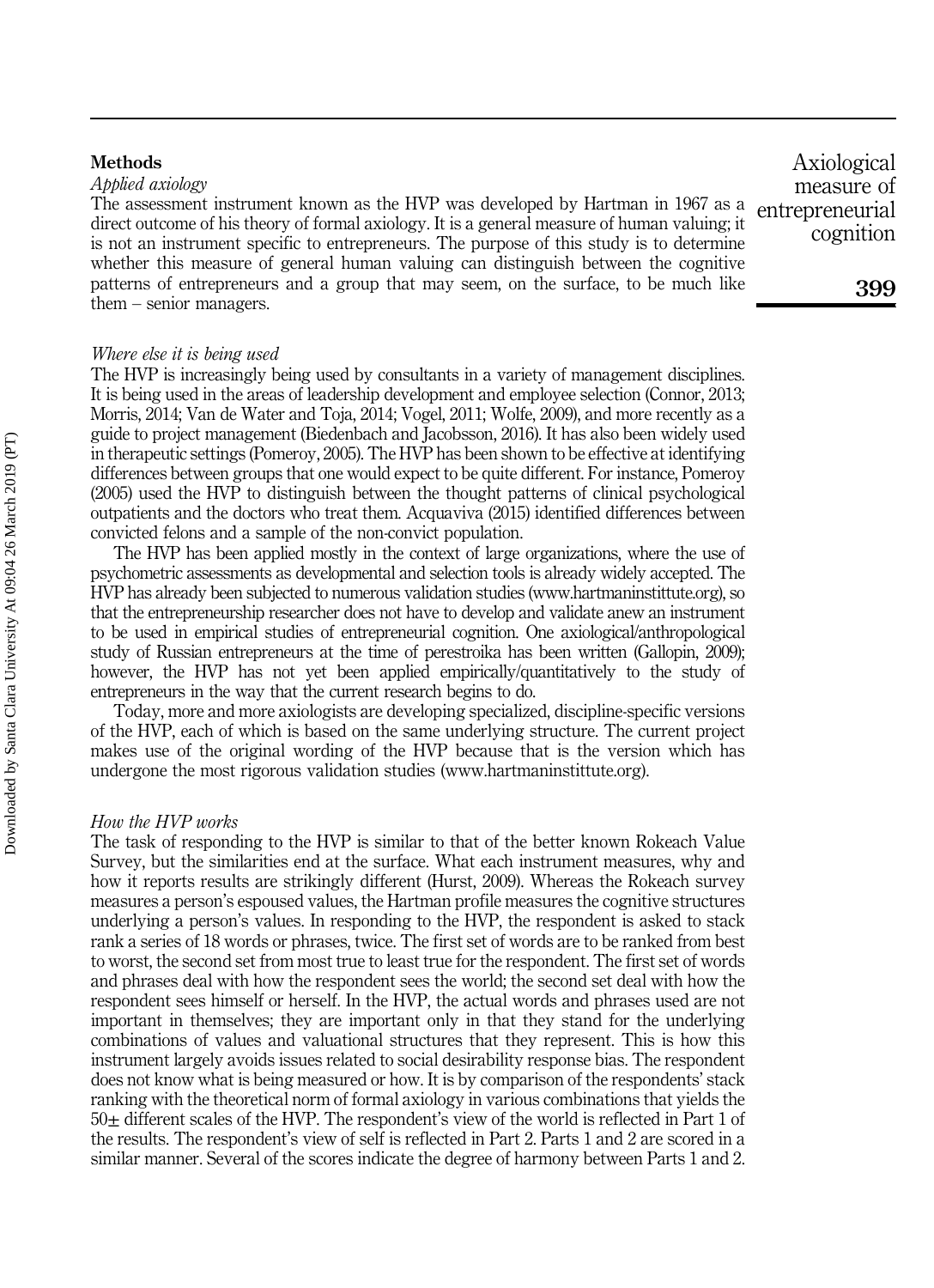A complete explanation of how to score the HVP is provided in the Manual of Interpretation (Hartman, 2006). This paper reports results from 33 major scales of the HVP and focuses upon those several scores that turn out to be indicative of surprising similarities and meaningful differences in the habitual evaluative thought patterns between early stage entrepreneurs and senior managers, as those characteristics have been discussed frequently and recently in the entrepreneurship literature.

#### Samples

The HPV was administered to a sample of early stage entrepreneurs in the USA, mostly in the Silicon Valley of California and in the Silicon Slopes region of Utah. The sample was purposefully selected to include only entrepreneurs who were actively involved in founding new businesses and/or who had been earning revenue for less than two years from the business they had recently started. A sample size of 74 early stage entrepreneurs gives sufficient power for a quantitative discovery.

In defining the sample size needed, the author sought to attain a significance level of  $p < 0.05$  with a power of 0.8 (Cohen, 1988). That would yield an 80 percent chance of detecting a medium effect size if significant differences do exist. To achieve this, it was concluded that a sample size of at least 64 entrepreneurs was needed. Given prior experience with HVP results, the author anticipated that many of the results from at least some of the scales may not meet the criteria needed for parametric testing, so following Laerd's (<https://statistics.laerd>) advice, another 15 percent cushion to the minimum sample size was needed, bringing that to a minimum sample size of 74 early stage entrepreneurs. A control sample of HVP scores for 103 senior managers was obtained from a large and fast-growing company in the southwestern part of the USA. These two samples are close enough in size to allow direct comparisons. Effect sizes and confidence intervals are reported along with  $p$ -values in Table I, in accordance with best practices for statistical reporting (Schwab, 2015; Schwab et al., 2011).

#### Analysis

The two samples were compared using both non-parametric and parametric statistics. It was found that for all 33 of the 33 scales used in this research, the results from parametric and non-parametric tests were the same. Hence, reported here are only the results of the parametric tests.

A tabulation of the results of t-tests of Independent Means for each of the 33 scales of the HVP used in this research is provided in Table I. Specific results for each of the scales elaborated upon in the Findings section are duplicated in the text.

#### Findings

Patterns of similarities and differences, indeed, do exist between early stage entrepreneurs and senior managers. These differences can be seen at a glance of Figure 1. This figure separates the sub-scales of the HVP into two parts – the worldview (Part 1) and the self-view (Part 2). The sub-scales represented in Part 1 measure the ways in which the respondent cognitively views the world whereas the sub-scales in Part 2 measure the ways in which the respondent cognitively views himself or herself.

Of the 33 scales shown in Figure 1, statistically significant differences were found between early stage entrepreneurs and non-entrepreneurial senior managers in 11 of them. Eight of those were found in Part 1 of the instrument; three of them in Part 2. In all eight of the Part 1 World-View differences, entrepreneurs had stronger scores than did senior managers. This means that entrepreneurs have more highly developed cognitive habits that relate to their understanding of, and their focus upon, the outside world compared to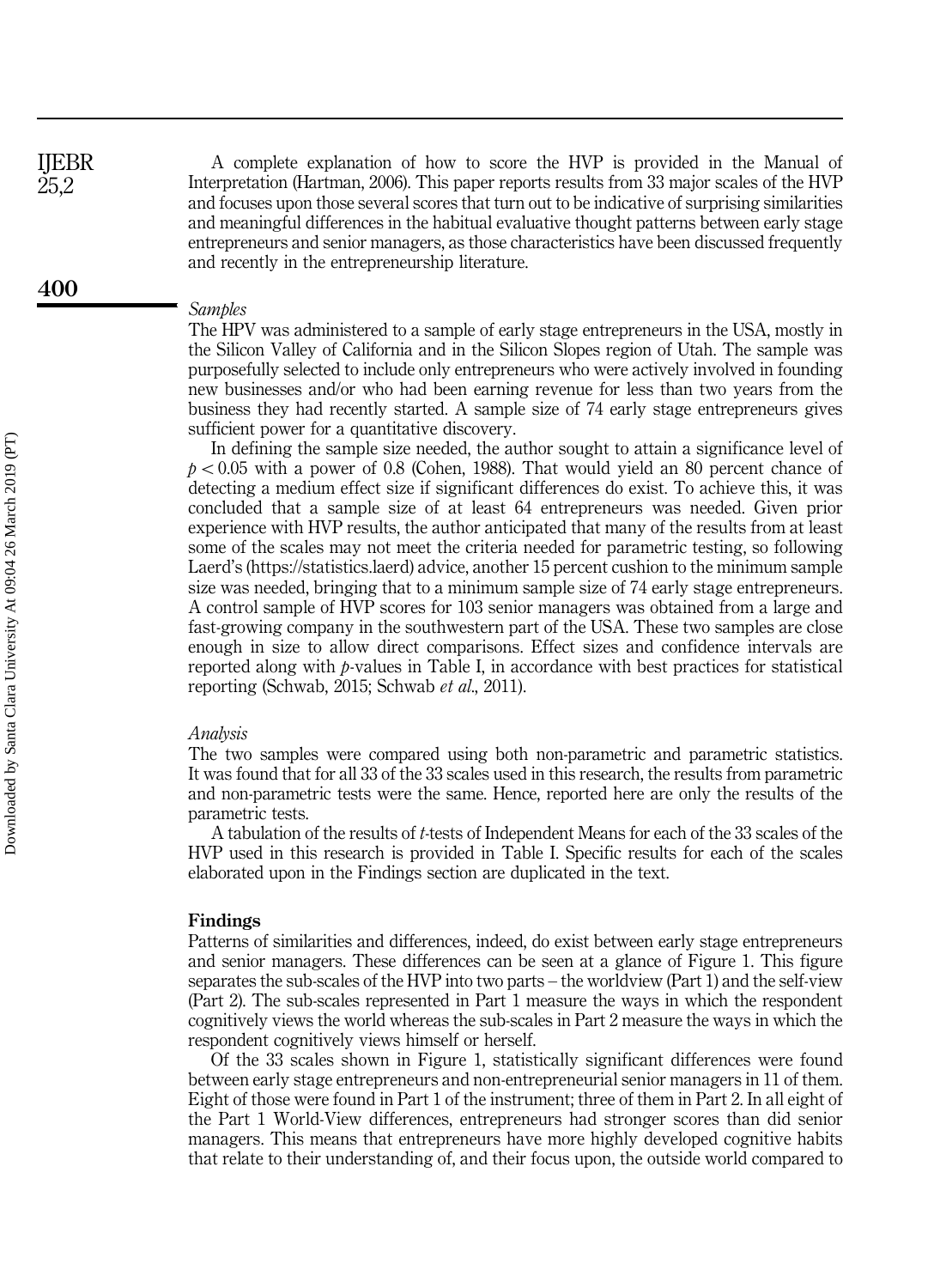|  | Effect size              | Medium<br>$\mathbf{a}$                                                                                                                                                                                                                                                                                        | Small<br><u>ផ្</u>                                                                  | Medium | na<br>Small        | g           | $\mathbf{a}$  | g              | ¤                                      | Medium<br>Small<br>Medium |       | $\mathbf{a}$ | g | й | Large                | Small<br>Small                                                                                                                                                                                                                                                                              | na                            | na          |        | na<br>Small                                                                                          |             |       |                                 |       | na    |        | В                        | na                    | Medium | $=$ 103). From data set named ECH_plus_NECCSL_06222015.sav                     |  |  | Axiological<br>measure<br>entrepreneurial<br>cognition |            |     |  |
|--|--------------------------|---------------------------------------------------------------------------------------------------------------------------------------------------------------------------------------------------------------------------------------------------------------------------------------------------------------|-------------------------------------------------------------------------------------|--------|--------------------|-------------|---------------|----------------|----------------------------------------|---------------------------|-------|--------------|---|---|----------------------|---------------------------------------------------------------------------------------------------------------------------------------------------------------------------------------------------------------------------------------------------------------------------------------------|-------------------------------|-------------|--------|------------------------------------------------------------------------------------------------------|-------------|-------|---------------------------------|-------|-------|--------|--------------------------|-----------------------|--------|--------------------------------------------------------------------------------|--|--|--------------------------------------------------------|------------|-----|--|
|  | Sig. 2-tailed            | $\begin{array}{c} 0.4235 \\ \phantom{0.0} \text{ns} \\ -0.37 \end{array}$                                                                                                                                                                                                                                     |                                                                                     | 0.404  | $\frac{ns}{0.298}$ | $_{\rm ns}$ | $\mathbf{ns}$ | $\mathbf{n}$ s | $-0.478$<br>0.356<br>0.485             |                           |       | $_{\rm ns}$  |   |   |                      | $18$<br>$18$<br>$-0.633$<br>$-0.357$<br>$-0.389$                                                                                                                                                                                                                                            | $_{\rm ns}$                   | $_{\rm ns}$ |        | $-0.364$                                                                                             | $_{\rm ns}$ | ns    | ns                              | g     | ns    | ns     | ns                       | ns                    | 0.449  |                                                                                |  |  |                                                        |            | 401 |  |
|  | $\overline{\mathcal{L}}$ |                                                                                                                                                                                                                                                                                                               |                                                                                     |        |                    |             |               |                |                                        |                           |       |              |   |   |                      |                                                                                                                                                                                                                                                                                             |                               |             |        |                                                                                                      |             |       | 0.194<br>0.194                  |       | 0.538 |        | 0.148                    |                       | 0.004  |                                                                                |  |  |                                                        |            |     |  |
|  | $\ddot{}$                |                                                                                                                                                                                                                                                                                                               |                                                                                     |        |                    |             |               |                |                                        |                           |       |              |   |   |                      |                                                                                                                                                                                                                                                                                             |                               | 0.215       |        | $\begin{array}{c} -0.262 \\ -2.375 \\ -1.016 \\ -1.304 \\ -1.304 \\ -1.304 \\ -1.304 \\ \end{array}$ |             |       |                                 |       | 0.617 |        | 0.781<br>-1.455<br>0.082 |                       | 2.956  |                                                                                |  |  |                                                        |            |     |  |
|  | ₩                        |                                                                                                                                                                                                                                                                                                               | IJIJIJĠŎŔŦĠĠĠĠĠĠĠĠĠĠĠĠĠĠĠ<br>IJIJŎĸŎĊĠĊŦĠĠĠĠĠĠĠĠĠĠĠĠĠĠ                              |        |                    |             |               |                |                                        |                           |       |              |   |   |                      |                                                                                                                                                                                                                                                                                             |                               |             |        |                                                                                                      |             |       | EEEEE<br>EEEEE                  |       |       |        |                          |                       | t(175) |                                                                                |  |  |                                                        |            |     |  |
|  | Upper<br>ਠ               | $0.048$<br>0.006                                                                                                                                                                                                                                                                                              | 9888<br>0.898<br>0.507<br>0.507<br>0.63                                             |        |                    | 1.632       | $4.05$        |                |                                        |                           |       |              |   |   | $-1.085$<br>$-0.166$ |                                                                                                                                                                                                                                                                                             | $\frac{2.096}{1.53}$<br>1.242 |             | 4.961  | $-0.689$<br>0.713<br>2.308                                                                           |             |       | $1.51\,$                        | 4.29  | 2.101 | 2.192  | 0.74524                  | 2.696<br>5.378        |        |                                                                                |  |  |                                                        |            |     |  |
|  | Lower                    | $-0.008$                                                                                                                                                                                                                                                                                                      | 43<br>- 5374<br>- 5314<br>- 5314<br>- 7026                                          |        |                    |             | $-0.418$      |                | 51202<br>-- 1202<br>-- 1202<br>-- 1202 |                           |       |              |   |   |                      | 56<br>1304<br>130433<br>1005293<br>100529                                                                                                                                                                                                                                                   |                               | $-0.998$    |        | $-6.456$<br>$-6.456$<br>$-7.226$<br>$-7.333$<br>$-7.333$<br>$-7.333$<br>$-7.34$<br>$-7.349$          |             |       |                                 |       |       |        | -4.922                   | $-2.481$<br>$1.072$   |        |                                                                                |  |  |                                                        |            |     |  |
|  | Levene's                 | 0.042<br>0.442                                                                                                                                                                                                                                                                                                |                                                                                     |        |                    |             |               |                |                                        |                           |       |              |   |   |                      |                                                                                                                                                                                                                                                                                             |                               |             |        |                                                                                                      |             |       | 0.409<br>0.87<br>0.780<br>0.766 |       |       |        |                          | 0.839                 |        |                                                                                |  |  |                                                        |            |     |  |
|  | Difference in means      |                                                                                                                                                                                                                                                                                                               |                                                                                     |        |                    |             |               |                |                                        |                           |       |              |   |   |                      |                                                                                                                                                                                                                                                                                             |                               |             |        | 9350<br>1957<br>1958                                                                                 |             |       | 34.3968                         |       |       |        |                          | ್ಷ ರ ಜೆ               |        | rised of entrepreneurs $(n = 74)$ and non-entrepreneurial senior managers $(n$ |  |  |                                                        |            |     |  |
|  | SD                       |                                                                                                                                                                                                                                                                                                               |                                                                                     |        |                    |             |               |                |                                        |                           | 4.031 | 4.431        |   |   |                      | $\begin{array}{l} 4.808 \\ 4.3087 \\ 3.3087 \\ 4.3030 \\ 5.3030 \\ 6.3030 \\ 7.3030 \\ 8.3030 \\ 9.3030 \\ 1.3030 \\ 1.3030 \\ 1.3030 \\ 1.3030 \\ 1.3030 \\ 1.3030 \\ 1.3030 \\ 1.3030 \\ 1.3030 \\ 1.3030 \\ 1.3030 \\ 1.3030 \\ 1.3030 \\ 1.3030 \\ 1.3030 \\ 1.3030 \\ 1.3030 \\ 1.303$ |                               | 3.384       | 19.474 | 11.566<br>5.041                                                                                      |             | 6.721 | 15.133                          | 0.214 | 4.724 |        |                          | 451499<br>451499<br>7 |        |                                                                                |  |  |                                                        |            |     |  |
|  | 岂<br>Mean                | 0.862                                                                                                                                                                                                                                                                                                         | 近は沈路出のあおおおは近辺におお話をはは、<br>2015年10月19日には、1919年10月1日には1919年11月11日において、1010年11月11日には11月 |        |                    |             |               |                |                                        |                           |       |              |   |   |                      |                                                                                                                                                                                                                                                                                             |                               |             |        |                                                                                                      |             |       | ∞ 15388<br>∞ 15388<br>∞ 1538    |       |       | $52\,$ |                          | 55<br>52<br>32<br>32  |        |                                                                                |  |  |                                                        |            |     |  |
|  | S                        | $\begin{array}{c} 0.08 \\ 0.08 \\ 0.08 \\ 0.09 \\ 0.01 \\ 0.01 \\ 0.01 \\ 0.01 \\ 0.01 \\ 0.01 \\ 0.01 \\ 0.01 \\ 0.01 \\ 0.01 \\ 0.01 \\ 0.01 \\ 0.01 \\ 0.01 \\ 0.01 \\ 0.01 \\ 0.01 \\ 0.01 \\ 0.01 \\ 0.01 \\ 0.01 \\ 0.01 \\ 0.01 \\ 0.01 \\ 0.01 \\ 0.01 \\ 0.01 \\ 0.01 \\ 0.01 \\ 0.01 \\ 0.01 \\ 0.$ |                                                                                     |        |                    |             |               | 1.45           | 4.74                                   | 3.748                     |       | 4.26         |   |   |                      |                                                                                                                                                                                                                                                                                             |                               |             |        |                                                                                                      |             |       |                                 |       |       |        |                          |                       | 7.31   |                                                                                |  |  |                                                        |            |     |  |
|  | Ε<br>Mean                |                                                                                                                                                                                                                                                                                                               |                                                                                     |        |                    |             |               |                |                                        |                           |       |              |   |   |                      |                                                                                                                                                                                                                                                                                             |                               |             |        |                                                                                                      |             |       | $^{25}$                         |       |       |        |                          | 738835<br>788835      |        | <b>Notes:</b> For a data set comp                                              |  |  | A comparison of                                        | Table I.   |     |  |
|  | Scale                    |                                                                                                                                                                                                                                                                                                               |                                                                                     |        |                    |             |               |                |                                        |                           |       |              |   |   |                      |                                                                                                                                                                                                                                                                                             |                               |             |        |                                                                                                      |             |       |                                 |       |       |        |                          |                       | CapAct |                                                                                |  |  | $t$ -tests of independent<br>means using 33 scales     | of the HVF |     |  |

Downloaded by Santa Clara University At 09:04 26 March 2019 (PT) Downloaded by Santa Clara University At 09:04 26 March 2019 (PT)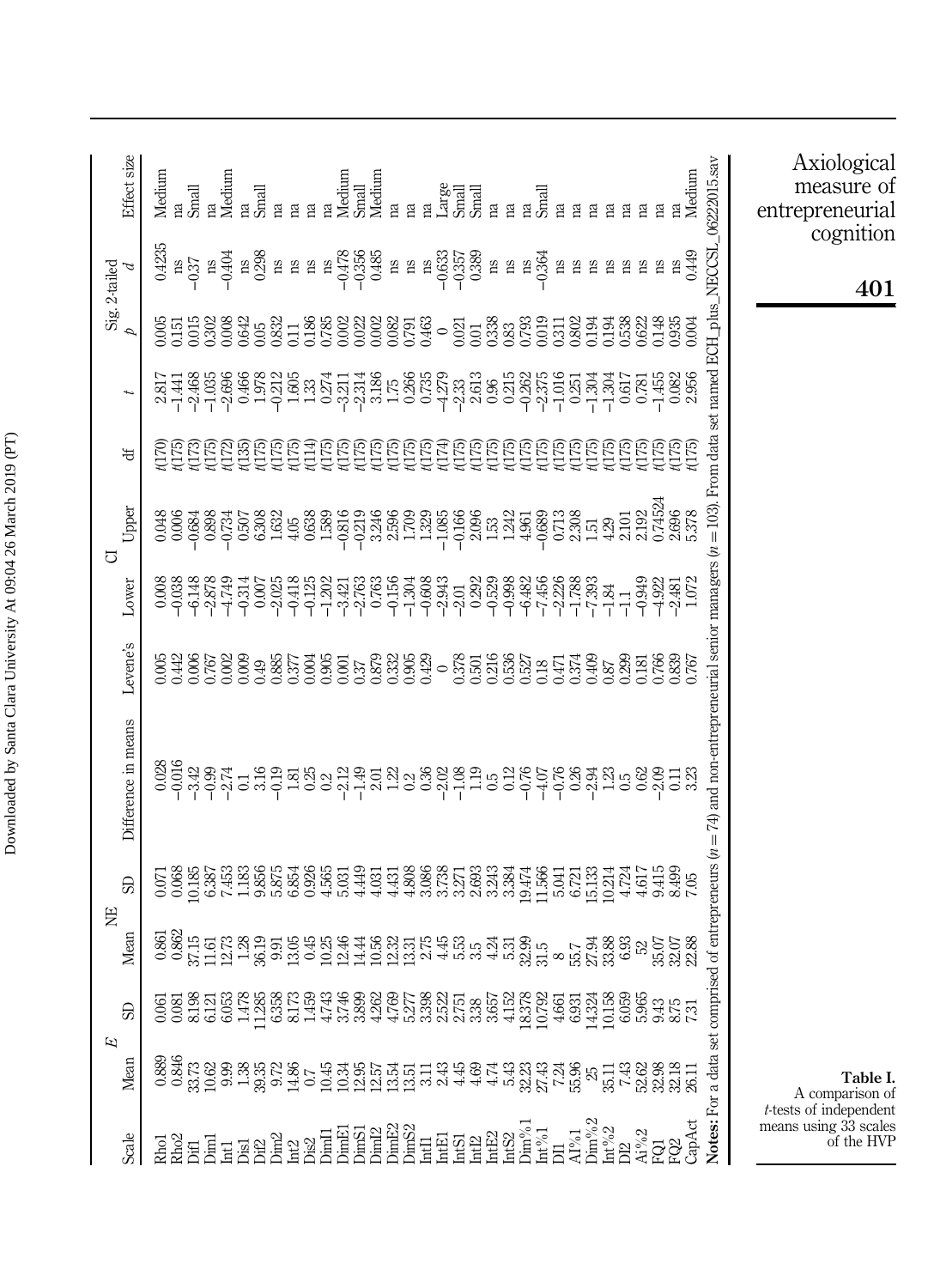

senior managers. Turning to the sub-scales for Part 2, senior managers had stronger scores than did entrepreneurs in their-Self-View in each of the three scales where significant differences were found. This means that senior managers are more adept at understanding their inner selves compared to entrepreneurs. Further, these sub-scales reveal that senior managers, when looking in the mirror, are more pre-disposed to accept themselves and their own uniqueness than are entrepreneurs. They are, so to speak, more at home in their own skin.

The following paragraphs report in detail about those scales with the most pertinent findings to the question of entrepreneurial cognition, as it has been discussed in recent academic literature.

#### Cognitive patterns engaging with external world

One sub-scale within the worldview portion of the HVP measures "the development of the capacity to discern practical values, both in the outside world and in one's role in the world" (Hartman, 2006, p. 55). This sub-scale, referred to as DimE1, can be thought of as a measure of an individual's capacity to focus attention on practical results in the external world (e.g. marketing operations, developing products and everyday practical managerial decisions).

In this study, entrepreneurs manifested a keener focus of attention on this practical dimension of the outside world than did non-entrepreneurial senior managers. These results of t-tests are reported in Table I showing that entrepreneurs had stronger (i.e. lower) DimE1 scores ( $M = 10.34$ , SD = 3.746), than did non-entrepreneurial senior managers ( $M = 12.46$ , SD = 5.031), a statistically significant difference of  $-2.12$ ,  $p = 0.002$ ,  $d = -0.478$ .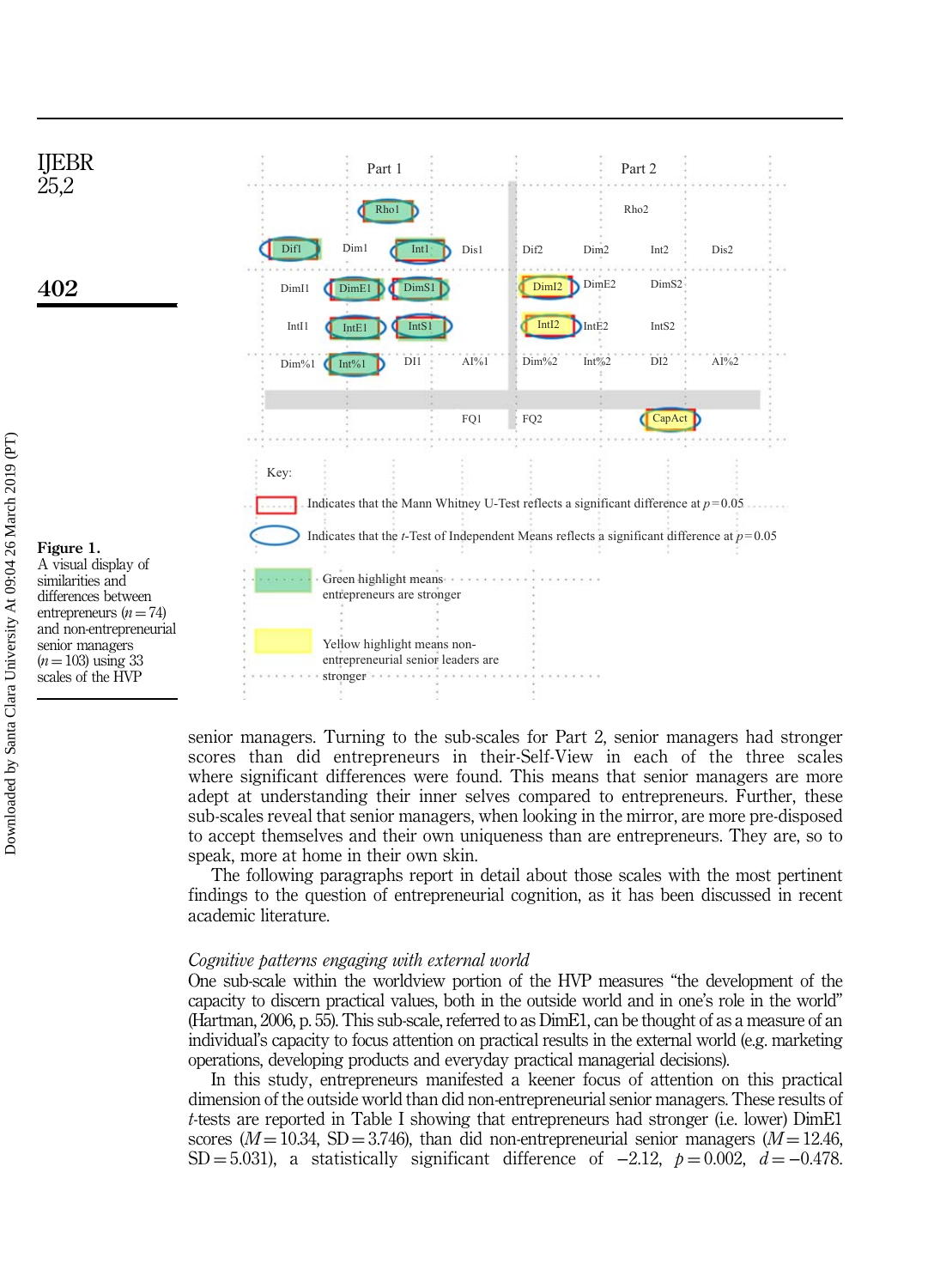These findings are consistent with general expectations in the academic literature and business press – that is, that entrepreneurs are highly focused on getting things done in the practical world (Baron, 2012) and they support Morales and Holtschlag's (2013) findings that people with materialist values are more likely to become entrepreneurs than are those with post-materialist values.

#### Systems in external world

The systemic sub-scale within Part 1 of this instrument assesses "the development of the capacity to discern system and order in the world" (Hartman, 2006). This dimension of thought refers to the conceptual abilities needed of a businessperson or entrepreneur, i.e. strategic thinking, or what Drucker (1999) referred to as the theory of the business. In this study, entrepreneurs manifested a keener focus of attention on this conceptual dimension of the outside world than did non-entrepreneurial senior managers. These results of t-tests are reported in Table I showing that entrepreneurs had stronger (i.e. lower) DimS1 scores  $(M = 12.95, SD = 3.899)$ , than did non-entrepreneurial senior managers  $(M = 14.44,$  $SD = 4.449$ ), a statistically significant difference of  $-1.49$ ,  $b = 0.022$ ,  $d = -0.356$ .

Taken together, these findings (DimE1) from the first section and (DimS1) from this section indicate that entrepreneurs have a more highly developed capacity to focus attention both on achieving practical results in the world and in bringing order and systemization to that world than do non-entrepreneurial senior managers.

#### Cognitive patterns integrating information in complex situations

Another sub-scale within the worldview measures how close together are a person's Dimension I, E and S scores, i.e. how well integrated they are. This sub-scale, referred to as Integration or Int1, can be thought of as a person's capacity for seeing the relevant in complex situations (Hartman, 2006). Byrum (2011) considered the Integration scale to be the most important one in Part 1 of the HVP, writing:

Integration means the ability to see connections and interrelationships. Einstein felt that the true mark of "genius" was the ability to see connections […] Integration abilities include three elements: the ability to keenly observe what is taking place around an event; the ability to prioritize and put together what has been observed; and, most importantly, the ability to focus on concrete applications to real-life situations.

This capacity for Integration, as measured by the Integration, Part 1 Scale of the HVP, captures much of the essence of Shane and Venkataraman's (2000) three-part definition of entrepreneurship as being a process of opportunity recognition, evaluation and exploitation. This capacity for integrative thinking related to the outside world was found to be the critical indicator in this study that answers the question that researchers have long pursued: "What makes entrepreneurs different?"

A t-test (see Table I) revealed that entrepreneurs had stronger (i.e. lower) Integration Part 1 (Int1) scores ( $M = 9.99$ , SD = 6.053), than did non-entrepreneurial senior managers ( $M = 12.73$ , SD = 7.453), a statistically significant difference of  $-2.74$ ,  $p = 0.008$ ,  $d = -0.403$ . This suggests that entrepreneurs are more skilled than their managerial counterparts at integrating the three key cognitive functions of opportunity recognition, evaluation and exploitation.

#### Cognitive patterns for capacity for action

Most researchers can agree on one supposition as to what makes entrepreneurs different. Baron (2007) contended that, "If they are nothing else, entrepreneurs are persons who take action – they engage in vigorous, persistent efforts to convert their ideas and visions into profitable, operating companies (p. 167).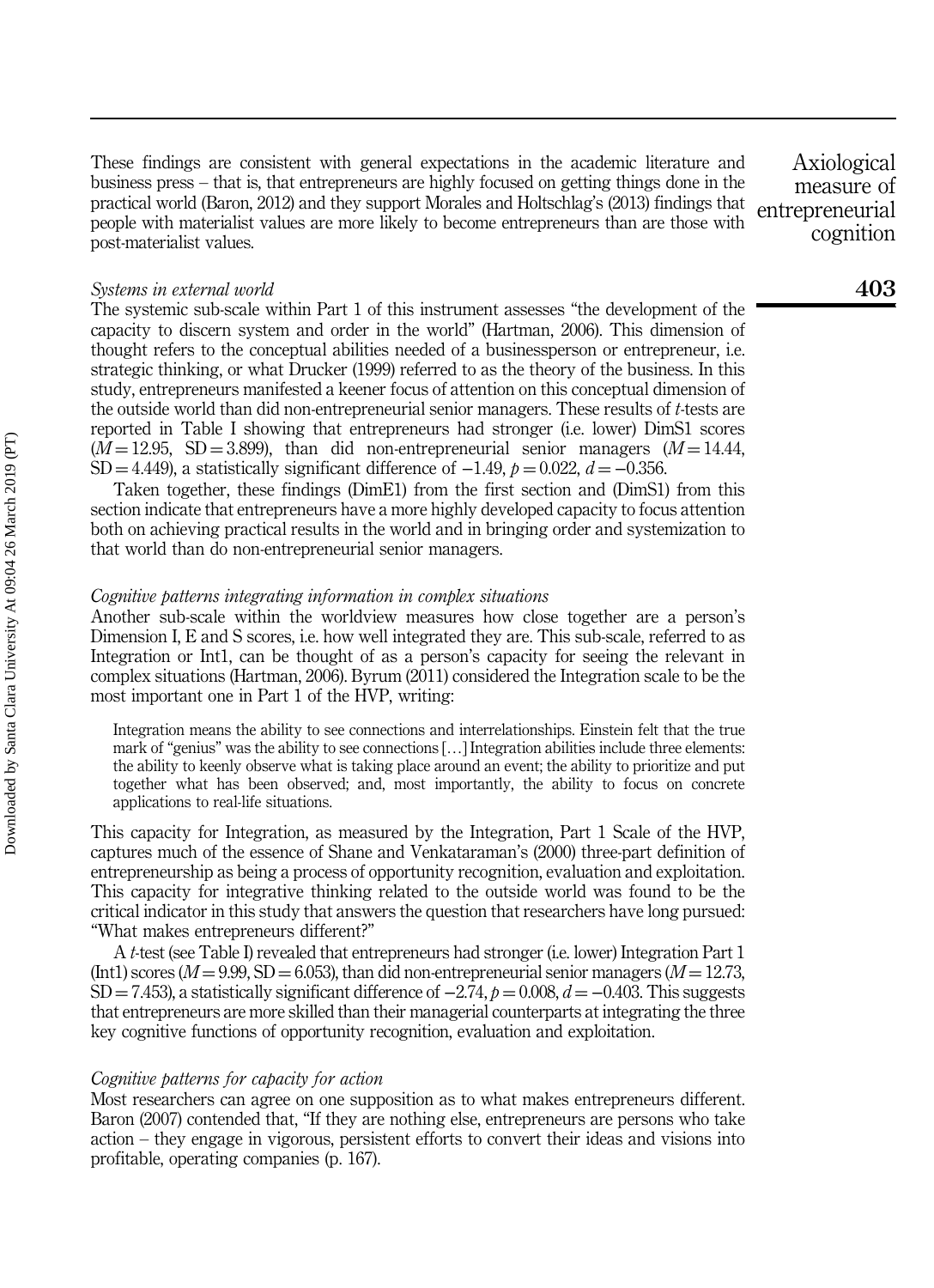To assess the veracity of Baron's supposition, this study investigated empirically the ramifications of a statement made by Hartman in the Manual of Interpretation of the HVP. Hartman (2006) writes:

The test measures […] the capacity for value judgment, not for value action. Yet, as a general rule, the lower the DimI2 and DimE2 indices, the easier is the transformation of judgment in to action (p. 127).

This is an index not frequently found on computerized version of the HVP, including the Byrum Method used here. Therefore, the author developed a scale called "Capacity for Action" and analyzed the results. This is abbreviated as CapAct in Table I and Figure 1. Capacity for Action is the sum of the Intrinsic Dimension in Part 2 (DimI2) and the Extrinsic Dimension (DimE2) indices.

A t-test of independent means revealed that entrepreneurs had significantly weaker (i.e. higher) Capacity for Action scores ( $M = 26.11$ , SD = 7.31) than did non-entrepreneurial senior managers ( $M = 22.88$ , SD = 7.05), a significant difference of  $+3.23$ ,  $p = 0.004$ ,  $d - 0.449$ . It would appear, from these results, that early stage entrepreneurs experience more difficulty transforming judgment into action than do non-entrepreneurial senior managers. This is so in spite of entrepreneurs' strong DimE and DimS scores in Part 1 of the instrument. An explanation of the potential cause for this apparent anomaly is offered in the Discussion section.

#### Cognitive patterns of self-efficacy

Writing 10 years before, Bandura (1977) espoused his theory of self-efficacy, Hartman identified what he called the Faith Quotient, which is essentially a measure of self-efficacy. The Faith Quotient is calculated by taking the mean of two of the major scales in the HVP, the Differentiation (Dif) and the Dimension percent (DIM%) scales. The Dif and Dim% scales each measure, in different ways, the sense of proportion among the three dimensions of value that are at the core of formal axiology. Hartman explains:

The importance of this index lies in the following. If the knowledge of the three dimensions is proportionate, that is, if I know all three equally well or badly, I will be consistent not only in my knowledge but also in my view about it. This will give me a certain security or faith in it, even though the general level of my knowledge (Dif) may not be high […] If, however, my knowledge of the dimensions is disproportionate, that is, if I do not know all three equally well or badly, I will be inconsistent in my knowledge but also in my view about it. This will give me a certain insecurity or lack of faith in it, even though the level of my knowledge (Dif) may be high […] (2006, p. 22).

A t-test of independent means revealed no statistically significant difference between entrepreneurs' Faith Quotient Part 1 scores ( $M = 32.98$ , SD = 9.43) and non-entrepreneurial senior managers ( $M = 35.07$ , SD = 9.415), a non-significant difference of +2.09,  $p = 0.148$ , ns. This suggests that there are no differences between entrepreneurs and senior managers in their self-efficacy related to the perception of their ability to accomplish their work.

A t-test of independent means also revealed no statistically significant difference between entrepreneurs' Faith Quotient Part 2 scores  $(M = 32.18, SD = 8.75)$  and non-entrepreneurial senior managers ( $M = 32.07$ , SD = 8.499), a non-significant difference of 0.11, 95% CI [−2.481, 2.696],  $t(175) = 0.082$ ,  $p = 0.935$ , ns. This suggests no differences between entrepreneurs and senior managers related to their self-efficacy of themselves, as individuals.

Thus, this finding from the current research contradicts the frequently espoused finding by other researchers (Cardon and Kirk, 2015; Cassar and Friedman, 2009; Chen et al., 1998; Markman and Baron, 2003) that entrepreneurs can be distinguished by especially high levels of self-efficacy. The current findings argue against the conclusion of Hayward et al. (2006) that hubris, defined as an exaggerated sense of self-efficacy, is a defining characteristic of entrepreneurs' thinking.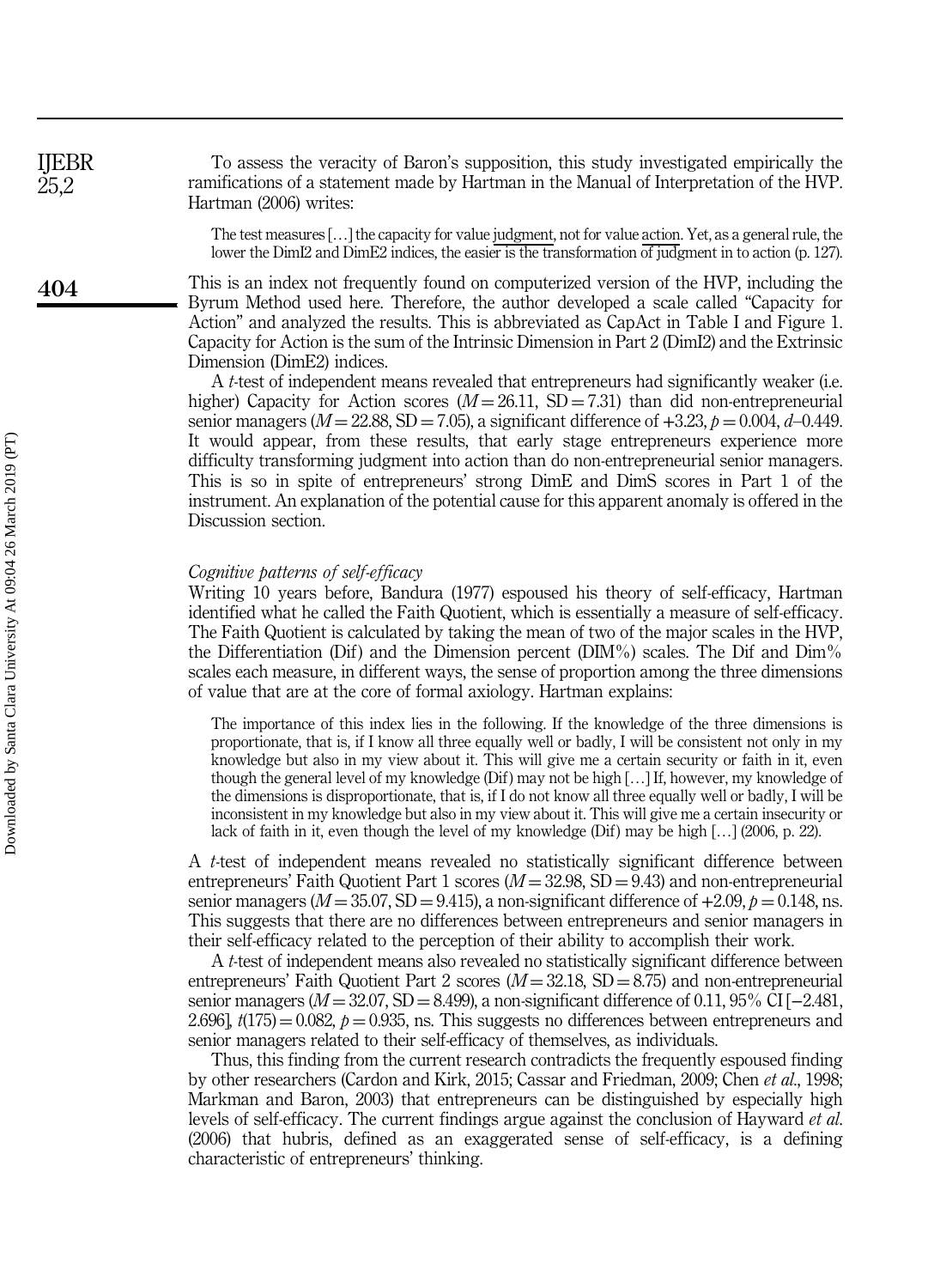#### **Discussion**

Entrepreneurship scholars are exhorted to expand the range of research questions, theories, methods and tools used in entrepreneurship research (Shepherd, 2015). The theories we use to guide quantitative discoveries are shaped, in large part, by the tools available for measuring elements of those theories (Baron and Ward, 2004). Therefore, the aim of this project has been to introduce into the study of entrepreneurial cognition a theory from the discipline of philosophy, known as formal axiology, which is measured by an instrument known as the HVP. In combination, this theory and this instrument allow a researcher to measure the heretofore unmeasurable – that part of the iceberg of entrepreneurial cognition that lies beneath conscious awareness. In short, the principal aim of this study was to answer the question: can the HVP, by assessing those unconsciously held thought patterns, augment emerging research within the entrepreneurship literature that assesses the consciously held cognitive patterns of entrepreneurs (Haynie and Shepherd, 2009; Haynie et al., 2010)? Yes, it can.

A second, subordinate question evolved from the first. Given that other axiological researchers have established the ability of the HVP to distinguish the habitual thought patterns of groups that one would expect to be quite different, i.e., clinical psychological outpatients vs the doctors who treat them (Pomeroy, 2005) and convicted felons vs a sample of the non-convict population at large (Acquaviva, 2015), this project sought to determine whether the HVP can also detect differences between groups who may be expected to be similar in many ways – i.e., entrepreneurs and senior managers. As shown in the Findings, the answer again is, yes it can.

A glance at the verbal descriptors of the scales used in various HVP indices and a comparison of the scores of entrepreneurs with those of non-entrepreneurial senior managers (Table I and Figure 1) reveal how generally well-developed are the evaluative thought patterns of both groups and yet, in spite of their similarities, the HVP can distinguish in meaningful ways among the thought patterns of the two groups.

This use of the HVP may give some clues as to why, after much intellectual effort, cognitive researchers have yet to settle definitively upon a common understanding of what makes entrepreneurs different. Some of those differences lie beneath the conscious level of cognition. The HVP may, in time, open the gates to more research answering calls to investigate the foundational level of entrepreneurial cognition (Baron, 2007), or what Krueger (2007) called entrepreneurs' deep cognitive structures. Furthermore, being based on the deductive theory of formal axiology, the scales represented by the instrument have meaning that is less subject to definitional squabbles based on verbal categories than do inductive theories based on surveys or questionnaires. In addition, because the HVP measures the structure of a person's values, as represented by selected words or phrases given by the instrument, it is not easy for a respondent to second-guess what the instrument is looking for. Thus, use of the HVP reduces the likelihood of social desirability response bias in seeking to understand entrepreneurial cognition via an assessment instrument.

#### Integration as a key measure of entrepreneurial thinking

Since the publication of Shane and Venkataraman's (2000) now-classic piece that defined entrepreneurship as a process of opportunity recognition, evaluation and exploitation, many other researchers (Alvarez and Barney, 2007; Baron, 1998, 2006, 2007; Grégoire et al., 2010; Kuckertz *et al.*, 2017; Tang *et al.*, 2012) have elaborated upon their concept and have established the preeminence of opportunity recognition as an important cognitive habit for entrepreneurs to possess. It is important to remember that opportunity recognition was only one-third of Shane and Venkataraman's definition. Their definition also included evaluation and exploitation of those opportunities once discovered. Yet, the cognitive patterns required to evaluate and exploit opportunities have been less studied. The instrument used in this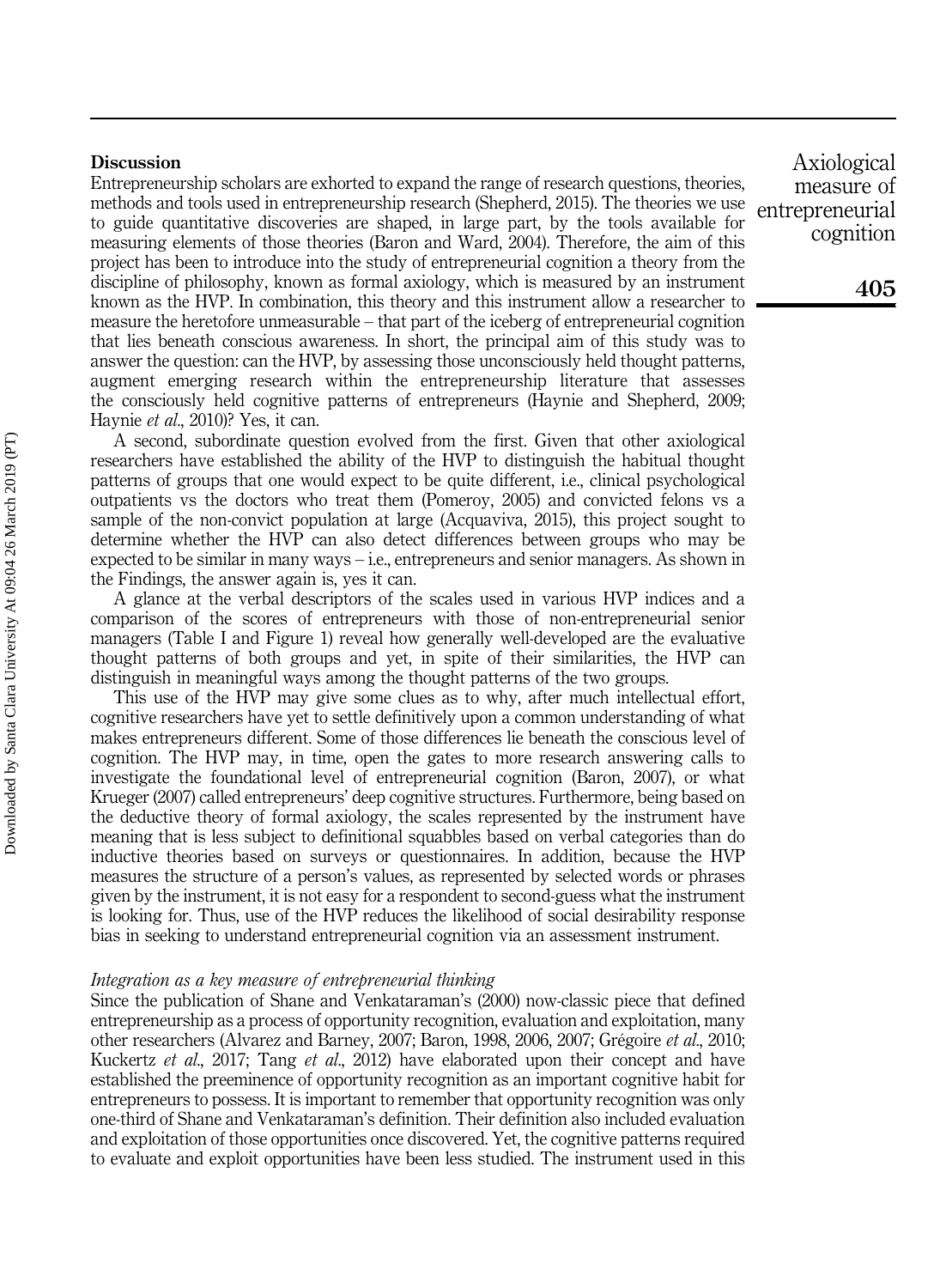study explicitly assesses those cognitive patterns conducive to evaluating and exploiting opportunities. The Systemic Dimension Part 1 score (DimS1) measures a person's capacity to evaluate opportunities; the Extrinsic Dimension Part 1 score (DME1) measures the capacity to exploit opportunities. The Integration Score is a composite of how closely well-developed are the Intrinsic, Extrinsic and Systemic sub-dimension scales. While there were no significant differences in the Intrinsic Part 1 scores of entrepreneurs and senior managers, the strengths of entrepreneurs' extrinsic and systemic scores compared to senior managers were enough to result in meaningful and significant differences in Integration scores between the two groups. Therefore, this study concludes that the axiological construct of Integration encompasses Shane and Venkataraman's three-part definition of entrepreneurship more fully than do narrower constructs that focus solely on the recognition portion of their definition. This measure of Integration is a more precisely measured construct than what other researchers have previously published regarding this aspect of entrepreneurial cognition. It is not the singular strength of any of these I, E or S dimension sub-scales that, alone, account for the most meaningful differences in evaluative though patterns between entrepreneurs and senior managers. Rather, it is the more evenly balanced development in all three dimensions that pinpoint what makes entrepreneurs' cognition different.

#### Capacity for action

Entrepreneurs are generally characterized as people who, above all, take action (Baron, 2007). However, the current project finds that entrepreneurs scored significantly weaker (higher) than senior managers on the HVP's capacity for action scale. Interestingly, entrepreneurs do reflect a keenly developed cognitive focus on the outside world in both its practical and conceptual dimensions. Thus, this work suggests that even though early stage entrepreneurs have a strong proclivity to focus their attention on practical results in the outside world, they do struggle somewhat to act upon those proclivities. This finding was a surprise. A considered explanation for this unexpected finding follows.

For the current study, only early stage founders were chosen for the sample. To participate in this study, entrepreneurs needed to be seriously endeavoring to start a new enterprise, even if it was pre-revenue, or if they had launched, they needed to have less than two years' revenue in their current startup. This means that entrepreneurs in this sample were all largely in discovery mode (Blank and Dorf, 2012), which is characterized by extremely high levels of uncertainty. They may be like deer in the headlights – capable of running fast, but momentarily frozen due to the uncertainties they face. As their startups move into customer development and growth stages, these founders may develop a stronger capacity for action (with some survivor bias). More research needs to be done, including longitudinal studies of whether and if so, in what ways, entrepreneurs' cognitive patterns change as they progress through the various stages from startup to successful enterprise.

#### Entrepreneurial self-efficacy

Entrepreneurs are also generally characterized as individuals with high levels of self-efficacy (Cardon and Kirk, 2015; Cassar and Friedman, 2009; Chen et al., 1998; Markman and Baron, 2003). Some have even gone so far as to even put forth a hubris theory of entrepreneurship, arguing that hubris – an exaggerated form of self-efficacy – is the distinguishing characteristic of entrepreneurs (Hayward et al., 2006). The current study does not support those authors' conclusions. The scale of the HVP that Hartman referred to as the Faith Quotient revealed no statistically significant differences between the self-efficacy of entrepreneurs and non-entrepreneurial senior managers. This may be for either of two reasons, or both.

IJEBR 25,2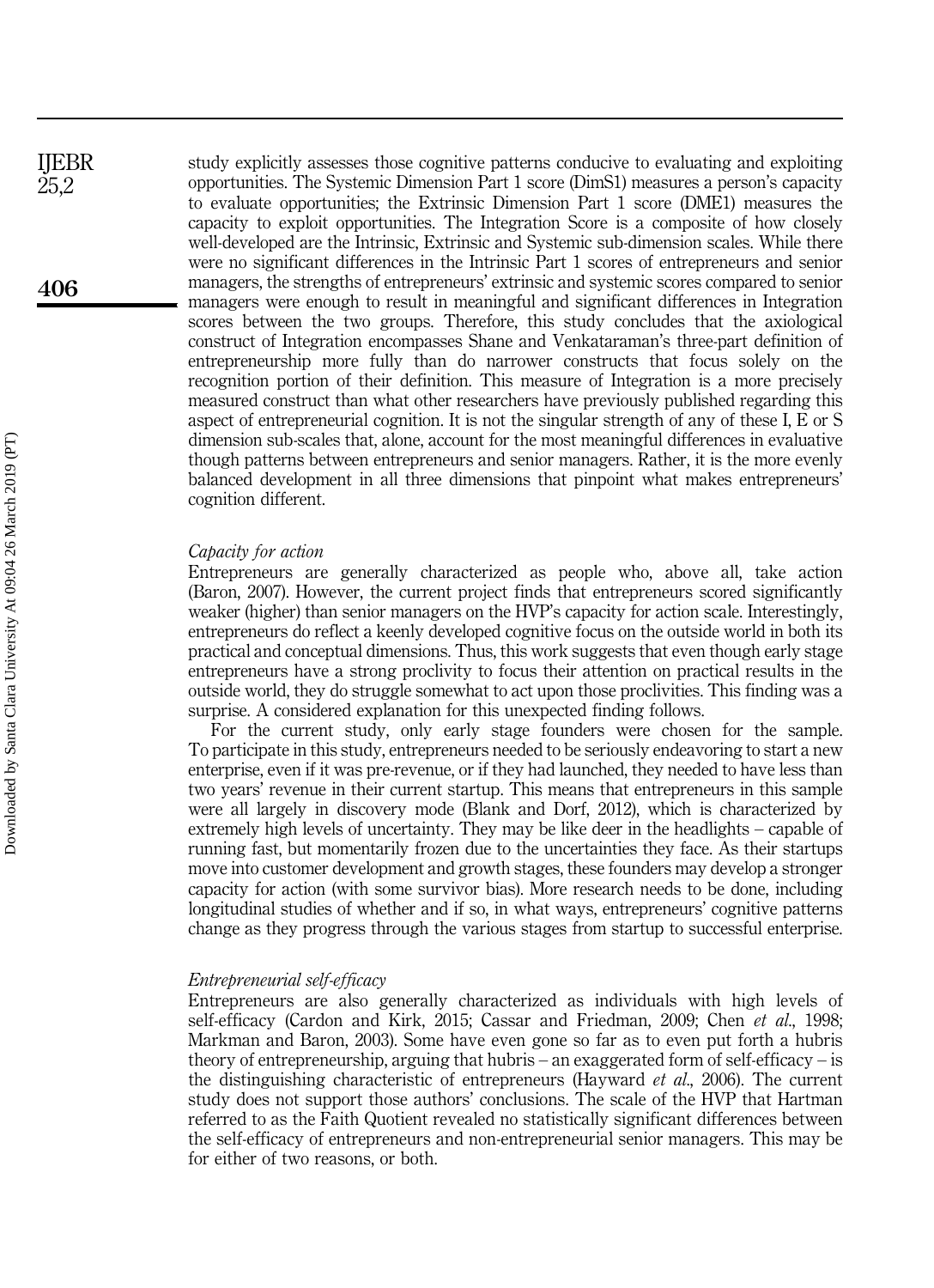The first reason may be the same as described in the previous paragraph that discussed entrepreneurs' capacity for action. Entrepreneurs who took part in this study are in the discovery stage of their businesses. In contrast, Chen *et al.* (1998), for example, used two samples in their study, each of which was noticeably different from the sample used here. One of their samples was comprised of 140 college students; the other was comprised of business owners whose firms averaged 28 years in business. The difference in these findings reveals the importance of defining the stage of entrepreneurship one is addressing before generalizing about characteristics that may not relate to all entrepreneurs. Unlike personality traits, cognitive patterns can be learned; they shift and evolve over time (Kirkley, 2016). Self-efficacy is a thought pattern, not a personality trait. It may be that entrepreneurial self-efficacy is high when a person, such as a college student, first considers becoming an entrepreneur, that it predictably slumps during the discovery stage, and then regains strength after some period of success, measured in years.

#### Limitations and future directions

Since the sample of entrepreneurs recruited for this study was all early stage startups, it is not known which startups will succeed and which will not. Therefore, this sample is indicative of the habitual thought patterns of early stage founders; it cannot and does not indicate which habitual thought patterns founders ought to possess. It is descriptive, not prescriptive. A follow-up study five or seven years in the future, that investigates which startup founders made it and which did not, may shed additional light on the thought patterns that tend to lead to startup success and how those patterns tend to evolve over time.

This study did not investigate what Baron *et al.* (2011) called "hot cognition," even though the HVP does include scales that measure what psychologists call valence, or emotional balance – which is the "hot" portion of entrepreneurial cognition. A study of the emotional aspects of entrepreneurial cognition, as measured by the HVP, warrants a separate study.

#### Conclusion

This project endeavors to join the chorus of those who seek to understand what makes entrepreneurs "tick." What makes entrepreneurs different from others? Researchers seeking to find answers to this question have recently shifted attention from personality traits to cognition. Concurrently, a return to the study of entrepreneurial values has begun. This project joins together these two strands or research with its focus on the structure of values.

Most current research into entrepreneurial cognition is survey based, which by definition, can investigate only what entrepreneurs consciously know that they know about their own cognitions. Yet, like an iceberg, of which only 10 percent is visible above the water, much of a person's cognitive patterns reside beneath the waterline. Therefore, some entrepreneurial researchers have begun to explore these depths of cognition by using methods based on heuristics and biases. While helpful, methods using heuristics and biases as their form of inquiry omit those thought patterns that are values based. Therefore, the goal of the current project was to discover whether a measure of the seemingly unmeasurable – the portion of cognition that is based upon the structure of a person's values – revealed insights that cannot otherwise be obtained from surveys or from methods of inquiry based on heuristics and biases.

For that purpose, this project imported from a sub-discipline of philosophy a value theory known as formal axiology. It used an assessment instrument based on that theory, the HVP, to seek a quantitative discovery of how entrepreneurs think.

What was discovered was that using the HVP as a method for measuring entrepreneurial cognition and metacognition adds to the literature in two meaningful ways. First, it offers a fine-grained set of numerical scales with which to report findings of deep-seated habitual

Axiological measure of entrepreneurial cognition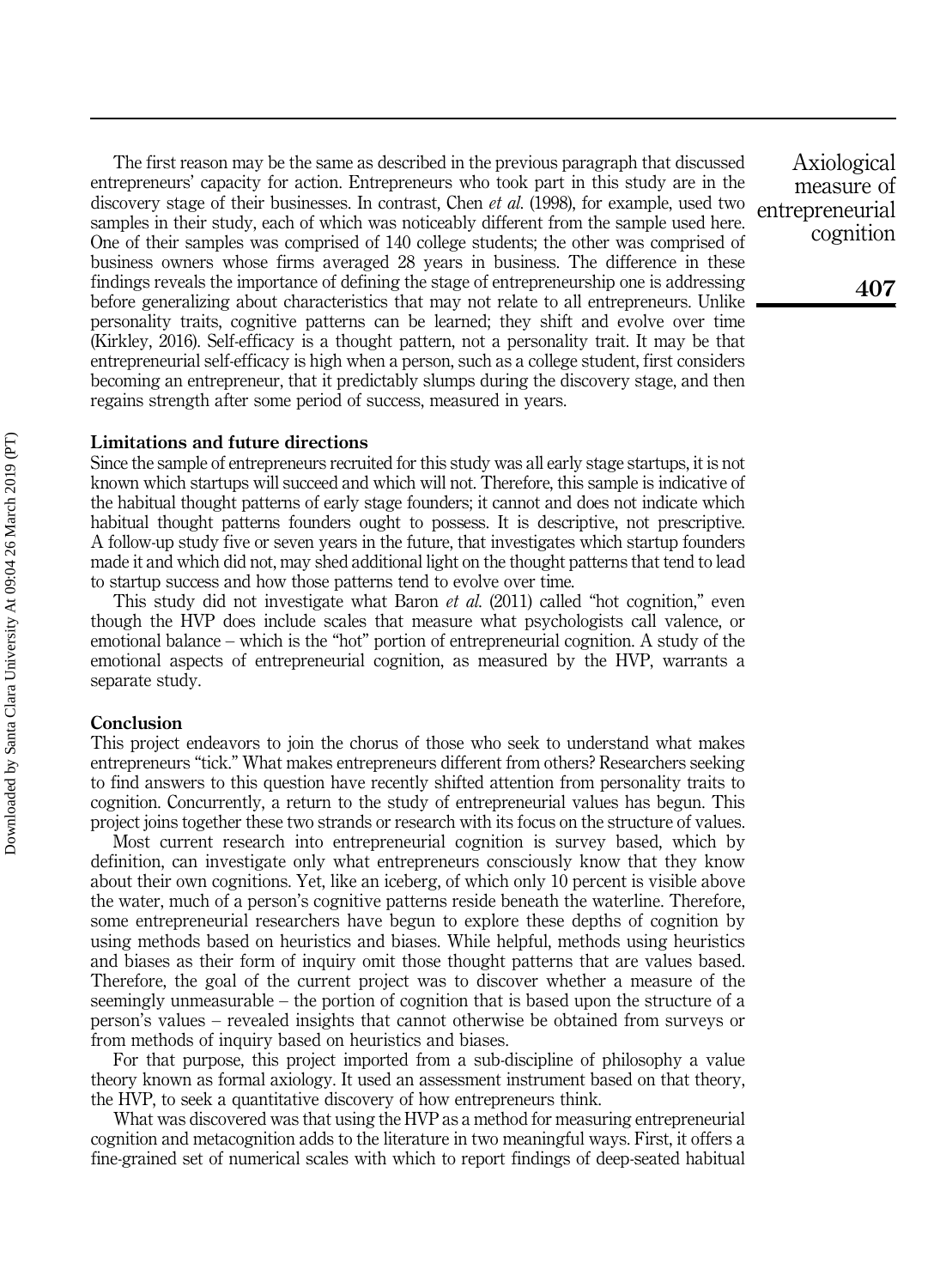evaluative thought patterns. The scales of the HVP did, indeed, identify similarities as well as meaningful and statistically significant differences between entrepreneurs and non-entrepreneurial senior managers in those scales that measure integration, self-efficacy and capacity for action.

Analysis of the results in this study indicates that entrepreneurs have a more keenly developed ability to focus attention on practical accomplishments than do non-entrepreneurial senior managers, as might be expected. These findings support other researchers' conclusions about the keenness of opportunity recognition, evaluation and exploitation found amongst entrepreneurs (Shane and Venkataraman, 2000) and it reinforces the importance of the three-part nature of Shane and Venkataraman's definition of entrepreneurship. In particular, this study concludes that a measurable construct known as Integration is an important marker of entrepreneurial cognition.

This study also indicated that there is no statistically significant difference in the self-efficacy of entrepreneurs and that of non-entrepreneurial senior managers. Therefore, the current research contradicts other researchers' conclusions that entrepreneurs are characterized by overconfidence (Busenitz and Barney, 1997) high degrees of self-efficacy (Markman and Baron, 2003) or excessive hubris (Hayward et al., 2006).

#### Implications for entrepreneurship education

Krueger (2007), in discussing the constructivist nature of human learning, said that the first task is to surface those deep-seated beliefs that are normally unconsciously held. The very act of surfacing them results in increased metacognitive awareness. The HVP is used purposefully in this way today by a growing number of organizational development consultants and executive coaches. Its application to entrepreneurship education simply requires further exploration of which thought patterns are most conducive to entrepreneurial success. By providing entrepreneurs with a logic with which to understand their deep-seated evaluative patterns and a language with which to express that logic, then their deep-seated patterns can be brought into conscious awareness. Once an entrepreneur is metacognitively aware of these patterns, he or she can then learn new ways of thinking, as called for, to increase those cognitive skills. This will, in turn, provide a "roadmap for growing entrepreneurial thinkers" (Krueger, 2007, p. 127).

#### Implications for axiological researchers

So far, this paper has discussed the implications of these findings for entrepreneurship researchers. The current study also has importance for other axiological researchers working in the domain of managerial and organizational cognition. First, this study demonstrates the efficacy of the HVP in identifying hard-to-identify, but statistically significant, differences between populations that may be expected to be quite similar. Second, the protocol followed in this study to determine when and whether to report non-parametric or parametric results may serve as a guide to other axiological researchers wrestling with the same issue. Third, the current study's findings from the Faith Quotient and Capacity for Action scales may prompt further axiological studies using these two scales.

#### References

Acquaviva, G.J. (2000), Values, Violence, and Our Future, Rodopi, Atlanta, GA.

- Acquaviva, G.J. (2015), "Assessing criminal personalities valuational imbalances", Journal of Formal Axiology: Theory and Practice, Vol. 8, pp. 89-131.
- Alvarez, S.A. and Barney, J.B. (2007), "Discovery and creation: alternative theories of entrepreneurial action", *[Strategic Entrepreneurship Journal](https://www.emeraldinsight.com/action/showLinks?doi=10.1108%2FIJEBR-05-2018-0337&crossref=10.1002%2Fsej.4&isi=000207896800003&citationId=p_3)*, Vol. 1, pp. 11-26.
- Bamberger, P. and Ang, S. (2016), "The quantitative discovery: what is it and how to get it published", [Academy of Management Discoveries](https://www.emeraldinsight.com/action/showLinks?doi=10.1108%2FIJEBR-05-2018-0337&crossref=10.5465%2Famd.2015.0060&isi=000387847700001&citationId=p_4), Vol. 2 No. 1, pp. 1-6.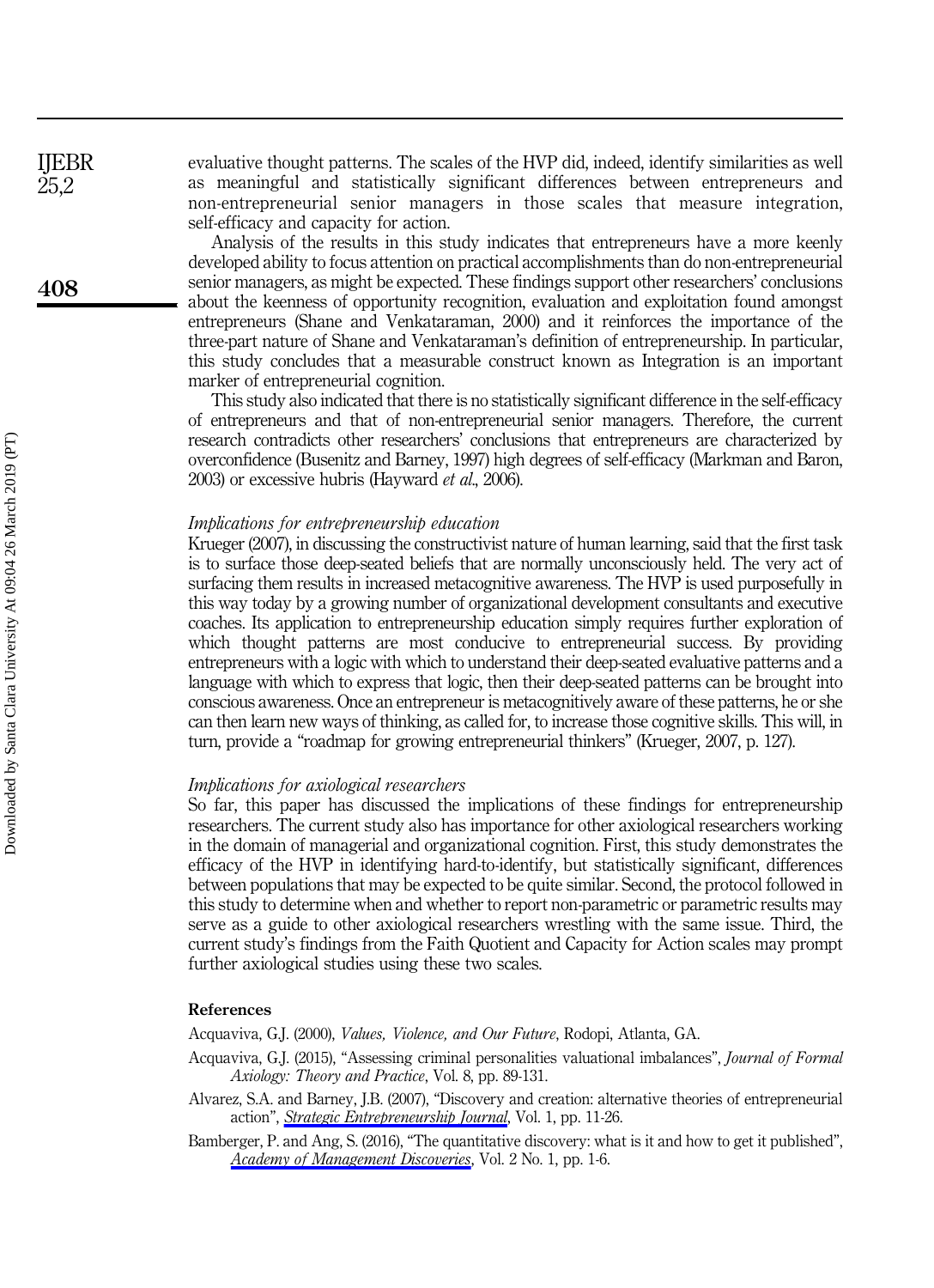- Bandura, A. (1977), "Self-efficacy: toward a unifying theory of behavioral change", *[Psychological](https://www.emeraldinsight.com/action/showLinks?doi=10.1108%2FIJEBR-05-2018-0337&crossref=10.1037%2F0033-295X.84.2.191&isi=A1977CY52700002&citationId=p_5)* [Review](https://www.emeraldinsight.com/action/showLinks?doi=10.1108%2FIJEBR-05-2018-0337&crossref=10.1037%2F0033-295X.84.2.191&isi=A1977CY52700002&citationId=p_5), Vol. 84, pp. 91-215.
- Baron, R.A. (1998), "Cognitive mechanisms in entrepreneurship: why and when entrepreneurs think entrepreneurial differently than other people", [Journal of Business Venturing](https://www.emeraldinsight.com/action/showLinks?doi=10.1108%2FIJEBR-05-2018-0337&crossref=10.1016%2FS0883-9026%2897%2900031-1&isi=000073762200002&citationId=p_6), Vol. 13, pp. 275-294. cognition
- Baron, R.A. (2006), "Opportunity recognition as pattern recognition: how entrepreneurs 'connect the dots' to identify new business opportunities", *[Academy of Management Perspectives](https://www.emeraldinsight.com/action/showLinks?doi=10.1108%2FIJEBR-05-2018-0337&crossref=10.5465%2Famp.2006.19873412&isi=000237672700008&citationId=p_7)*, Vol. 20 No. 1, pp. 104-119.
- Baron, R.A. (2007), "Behavioral and cognitive factors in entrepreneurship: entrepreneurs as the new active element in new venture creation", *[Strategic Entrepreneurship Journal](https://www.emeraldinsight.com/action/showLinks?doi=10.1108%2FIJEBR-05-2018-0337&crossref=10.1002%2Fsej.12&isi=000207896800016&citationId=p_8)*, Vol. 1, pp. 167-182.

Baron, R.A. (2012), Entrepreneurship: An Evidence-based Guide, Edgar Elgar, Northampton, MA.

- Baron, R.A. and Ward, T.B. (2004), "Expanding entrepreneurial cognition's toolbox: potential contributions from the field of cognitive science", *[Entrepreneurship Theory and Practice](https://www.emeraldinsight.com/action/showLinks?doi=10.1108%2FIJEBR-05-2018-0337&crossref=10.1111%2Fj.1540-6520.2004.00064.x&isi=000225356200004&citationId=p_10)*, Vol. 28 No. 6, pp. 553-573.
- Baron, R.A., Tang, J. and Hmieleski, K.M. (2011), "The downside of being 'up': entrepreneurs' dispositional positive affect and firm performance", *[Strategic Entrepreneurship Journal](https://www.emeraldinsight.com/action/showLinks?doi=10.1108%2FIJEBR-05-2018-0337&crossref=10.1002%2Fsej.109&isi=000292443000001&citationId=p_11)*, Vol. 5, pp. 101-119.
- Biedenbach, T. and Jacobsson, M. (2016), "The open secret of values: the roles of values and axiology in project management", *[Project Management Journal](https://www.emeraldinsight.com/action/showLinks?doi=10.1108%2FIJEBR-05-2018-0337&crossref=10.1177%2F875697281604700312&isi=000404016600012&citationId=p_12)*, Vol. 47 No. 3, pp. 139-155.
- Blank, S. and Dorf, B. (2012), The Startup Owner's Manual, K&S Ranch, Pescadero, CA.
- Brown, A. (1987), "Metacognition, executive control, self-regulation, and other more mysterious mechanisms", in Weinert, F.E. and Kluwe, R.H. (Eds), *Metacognition, Motivation, and* Understanding, Lawrence Erlbaum Associates, Hillsdale, NJ, pp. 65-116.
- Burmeister, K. and Schade, C. (2007), "Are entrepreneurs' decisions more biased? An experimental investigation of the susceptibility to status quo bias", *[Journal of Business Venturing](https://www.emeraldinsight.com/action/showLinks?doi=10.1108%2FIJEBR-05-2018-0337&crossref=10.1016%2Fj.jbusvent.2006.04.002&isi=000245388500002&citationId=p_15)*, Vol. 22, pp. 340-362.
- Busenitz, L.W. and Barney, J.B. (1997), "Differences between entrepreneurs and managers in large organizations: biases and heuristics in strategic decision-making", [Journal of Business](https://www.emeraldinsight.com/action/showLinks?doi=10.1108%2FIJEBR-05-2018-0337&crossref=10.1016%2FS0883-9026%2896%2900003-1&isi=A1997WD11500002&citationId=p_16) *[Venturing](https://www.emeraldinsight.com/action/showLinks?doi=10.1108%2FIJEBR-05-2018-0337&crossref=10.1016%2FS0883-9026%2896%2900003-1&isi=A1997WD11500002&citationId=p_16)*, Vol. 12, pp. 9-30.
- Byrum, C.S. (2011), "Strength of judgment & quick view work side stage type review", The Hartman Value Profile, standard version, Byrum method (Data file and narrative report), Athens, available at:<www.myhvp.com>
- Cardon, M.S. and Kirk, C.P. (2015), "Entrepreneurial passion as mediator of the self-efficacy to persistence relationship", *[Entrepreneurship: Theory and Practice](https://www.emeraldinsight.com/action/showLinks?doi=10.1108%2FIJEBR-05-2018-0337&crossref=10.1111%2Fetap.12089&isi=000360806100003&citationId=p_18)*, Vol. 39 No. 5, pp. 1027-1050.
- Cassar, G. and Friedman, H. (2009), "Does self-efficacy affect entrepreneurial investment?", [Strategic](https://www.emeraldinsight.com/action/showLinks?doi=10.1108%2FIJEBR-05-2018-0337&crossref=10.1002%2Fsej.73&isi=000281807300003&citationId=p_19) [Entrepreneurship Journal](https://www.emeraldinsight.com/action/showLinks?doi=10.1108%2FIJEBR-05-2018-0337&crossref=10.1002%2Fsej.73&isi=000281807300003&citationId=p_19), Vol. 3, pp. 241-260.
- Chen, C.C., Greene, P.G. and Crick, A. (1998), "Does entrepreneurial self-efficacy distinguish entrepreneurs from managers?", *[Journal of Business Venturing](https://www.emeraldinsight.com/action/showLinks?doi=10.1108%2FIJEBR-05-2018-0337&crossref=10.1016%2FS0883-9026%2897%2900029-3&isi=000073762200003&citationId=p_20)*, Vol. 13, pp. 295-316.
- Cohen, J. (1988), Statistical Power Analysis for the Behavioral Sciences, 2nd ed., Lawrence Erlbaum Associates, New York, NY.
- Connor, K.T. (2013), "Measuring ethical climate in an organization: aligning for excellence", Journal of Formal Axiology: Theory and Practice, Vol. 6, pp. 71-83.
- Covin, J.G. and Wales, W.J. (2011), "The measurement of entrepreneurial orientation", *[Entrepreneurship: Theory and Practice](https://www.emeraldinsight.com/action/showLinks?doi=10.1108%2FIJEBR-05-2018-0337&crossref=10.1111%2Fj.1540-6520.2010.00432.x&isi=000306312800004&citationId=p_23)*, Vol. 36 No. 4, pp. 677-702.
- Curry, L. (1983), "An organization of learning styles theory and constructs", ERIC Doc: 235:185, Presentation delivered to the American Educational Research Association Annual meeting, Montreal, April.
- Dicken, T.M. and Edwards, R.B. (2001), Dialogues on Values and Centers of Value: Old Friends, New Thoughts, Rodopi, New York, NY.

409

Axiological measure of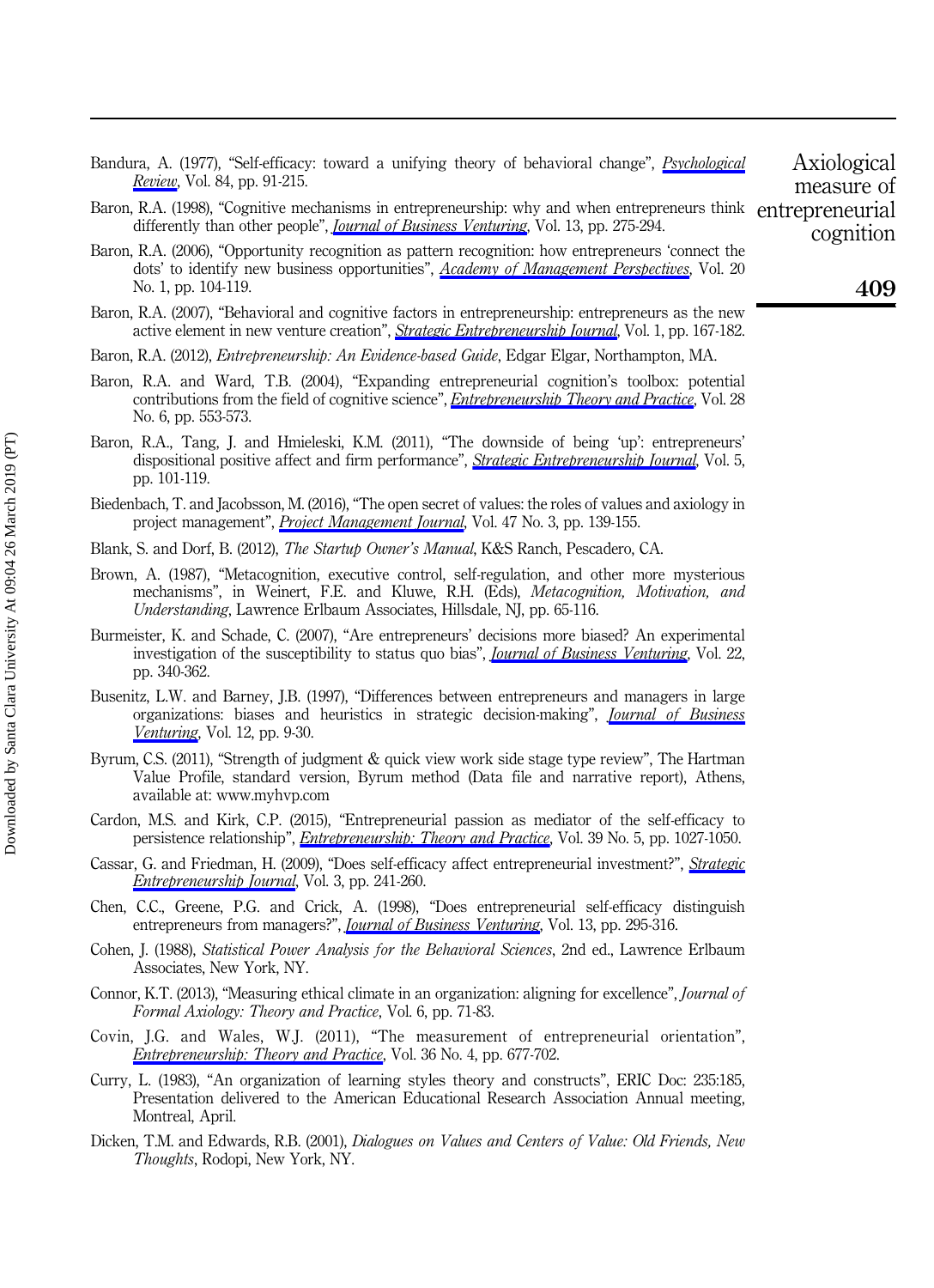| IJEBR<br>25,2 | Drnovšek, M., Wincent, J. and Cardon, M.S. (2010), "Entrepreneurial self-efficacy and business start-up:<br>developing a multi-dimensional definition", International Journal of Entrepreneurial Behavior $\&$<br><i>Research.</i> Vol. 16 No. 4, pp. 329-348. |
|---------------|----------------------------------------------------------------------------------------------------------------------------------------------------------------------------------------------------------------------------------------------------------------|
|               | Drucker, P.F. (1999), <i>Management Challenges for the 21st Century</i> , Harper Collins, New York, NY.                                                                                                                                                        |

Edwards, R.B. (Ed.) (1995), Formal Axiology and its Critics, Rodopi, Atlanta, GA.

Edwards, R.B. (2000), Religious Values and Valuation, Paidia, Chattanooga, TN.

- Edwards, R.B. (2010), The Essentials of Formal Axiology, University Press of America, Lanham, MD.
	- Flavell, J.H. (1987), "Speculations about the nature and development of metacognition", in Weinert, F.E. and Kluwe, R.H. (Eds), *Metacognition, Motivation, and Understanding*, Lawrence Erlbaum Associates, Hillsdale, NJ, pp. 21-30.
	- Forrest, F.G. (1994), Valuemetrics: The Science of Personal and Professional Ethics, Rodopi, Atlanta, GA.
	- Furr, R.M. (2018), Psychometrics: An Introduction, 3rd ed., Sage, Los Angeles, CA.
	- Gallopin, G. (2009), *Beyond Perestroika: Axiology and the New Russian Entrepreneurs*, Rodopi, New York, NY.
	- Gigerenzer, G. (2007), Gut Feelings: The Intelligence of the Unconscious, Penguin Group, New York, NY.
	- Grégoire, D.A., Shepherd, D.A. and Lambert, L.S. (2010), "Measuring opportunity-recognition beliefs: illustrating and validating an experiential approach", [Organizational Research Methods](https://www.emeraldinsight.com/action/showLinks?doi=10.1108%2FIJEBR-05-2018-0337&crossref=10.1177%2F1094428109334369&isi=000272273100008&citationId=p_36), Vol. 13 No. 1, pp. 114-145.
	- Hall, B.P. (1973), Value Clarification as Learning Process: A Sourcebook, Paulist Press, New York, NY.
	- Hall, B.P. (1976), The Development of Consciousness: A Confluent Theory of Values, Paulist Press, New York, NY.
	- Hartman, R.S. (1967), *The Structure of Value*, Southern Illinois University Press, Carbondale, IL.
	- Hartman, R.S. (1994), Freedom to Live: The Robert S. Hartman Story, Rodopi, Atlanta, GA.
	- Hartman, R.S. (2006), The Hartman Value Profile (HVP) Manual of Interpretation, 2nd ed., Robert S. Hartman Institute, Knoxville, TN.
	- Haynie, J.M., Shepherd, D., Mosakowski, E. and Earley, P.C. (2010), "A situated metacognitive model of the entrepreneurial mindset", *[Journal of Business Venturing](https://www.emeraldinsight.com/action/showLinks?doi=10.1108%2FIJEBR-05-2018-0337&crossref=10.1016%2Fj.jbusvent.2008.10.001&isi=000274963600005&citationId=p_42)*, Vol. 25, pp. 217-229.
	- Haynie, M. and Shepherd, D.A. (2009), "A measure of adaptive cognition for entrepreneurship research", *[Entrepreneurship: Theory and Practice](https://www.emeraldinsight.com/action/showLinks?doi=10.1108%2FIJEBR-05-2018-0337&crossref=10.1111%2Fj.1540-6520.2009.00322.x&isi=000265549700006&citationId=p_43)*, Vol. 33 No. 3, pp. 695-714.
	- Hayward, M.L.A., Shepherd, D.A. and Griffin, D. (2006), "A hubris theory of entrepreneurship", [Management Science](https://www.emeraldinsight.com/action/showLinks?doi=10.1108%2FIJEBR-05-2018-0337&crossref=10.1287%2Fmnsc.1050.0483&isi=000235878900002&citationId=p_44), Vol. 52 No. 2, pp. 160-172.
	- Hurst, C.G. (2009), "A meaningful score: Hartman v. Rokeach", Journal of Formal Axiology: Theory and Practice, Vol. 2, pp. 79-96.
	- Hurst, C.G. (2011), "The non-mathematical logic of a science of values", *Journal of Formal Axiology*: Theory and Practice, Vol. 4, pp. 1-12.
	- Hurst, C.G. (2012), "Discerning entrepreneurial judgment as reflected in entrepreneurs' responses to feedback", Doctoral dissertation, UMI No. 3503420, Proquest, LLC, Ann Arbor, MI.
	- Husserl, E. (1960), Cartesian Meditations: An Introduction to Phenomenology (translate by D. Cairns), [Martinus Nijhoff, The Hague.](https://www.emeraldinsight.com/action/showLinks?doi=10.1108%2FIJEBR-05-2018-0337&crossref=10.1007%2F978-94-017-4952-7&citationId=p_48)
	- Ilonen, S., Heinonen, J. and Stenholm, P. (2018), "Identifying and understanding decision-making logics in entrepreneurship education", *[International Journal of Entrepreneurial Behavior & Research](https://www.emeraldinsight.com/action/showLinks?doi=10.1108%2FIJEBR-05-2018-0337&system=10.1108%2FIJEBR-05-2017-0163&isi=000423146900004&citationId=p_49)*, Vol. 24 No. 1, pp. 59-80.
	- Kirkley, W.W. (2016), "Entrepreneurial behaviour: the role of values", *[International Journal of](https://www.emeraldinsight.com/action/showLinks?doi=10.1108%2FIJEBR-05-2018-0337&system=10.1108%2FIJEBR-02-2015-0042&isi=000376123400001&citationId=p_50)* **[Entrepreneurial Behavior & Research](https://www.emeraldinsight.com/action/showLinks?doi=10.1108%2FIJEBR-05-2018-0337&system=10.1108%2FIJEBR-02-2015-0042&isi=000376123400001&citationId=p_50), Vol. 22 No. 3, pp. 290-328.**
	- Kluwe, R.H. (1987), "Executive decisions and regulation of problem solving behavior", in Weinert, F.E. and Kluwe, R.H. (Eds), Metacognition, Motivation, and Understanding, Lawrence Erlbaum Associates, Hillsdale, NJ, pp. 31-64.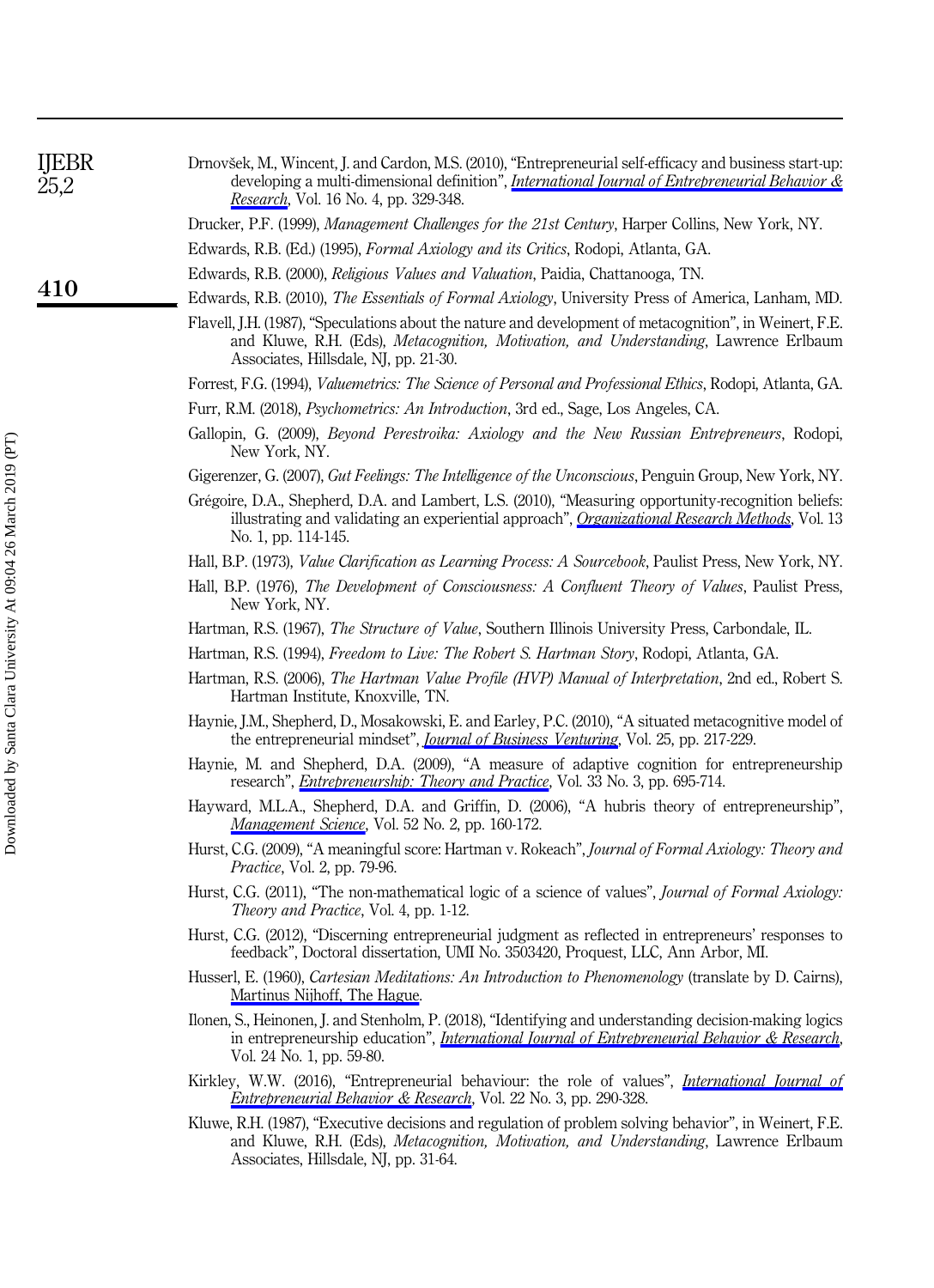| Kohlberg, L. (1981), <i>Essays on Moral Development: The Philosophy of Moral Development</i> , Vol. 1, Harper<br>& Row, San Francisco, CA.                                                                                                                                           | Axiological<br>measure of    |
|--------------------------------------------------------------------------------------------------------------------------------------------------------------------------------------------------------------------------------------------------------------------------------------|------------------------------|
| Kohlberg, L. (1984), Essays on Moral Development: The Psychology of Moral Development, Vol. 2, Harper<br>& Row, San Francisco, CA.                                                                                                                                                   | entrepreneurial<br>cognition |
| Krueger, N.F. Ir (2007), "What lies beneath? The experiential essence of entrepreneurial thinking",<br><i>Entrepreneurship: Theory and Practice, January, pp. 123-138.</i>                                                                                                           |                              |
| Kuckertz, A., Kollman, T., Krell, P. and Stöckmann, C. (2017), "Understanding, differentiating, and<br>measuring opportunity recognition and opportunity exploitation", <i>International Journal of</i><br><i>Entrepreneurial Behavior &amp; Research, Vol. 23 No. 1, pp. 78-97.</i> | 411                          |
| Lumpkin, G.T. and Dess, G.G. (1996), "Clarifying the entrepreneurial orientation construct and linking<br>it to performance", <i>The Academy of Management Review</i> , Vol. 21 No. 1, pp. 135-172.                                                                                  |                              |
| Lumpkin, G.T., Cogliser, C.C. and Schneider, D.R. (2009), "Understanding and measuring autonomy: an<br>entrepreneurial orientation perspective", <i>Entrepreneurship: Theory and Practice</i> , Vol. 33 No. 1,<br>pp. 47-69.                                                         |                              |
| McClelland, D.C. (1961), <i>The Achieving Society</i> , Macmillan, New York, NY.                                                                                                                                                                                                     |                              |
| Markman, G.D. and Baron, R.A. (2003), "Person – entrepreneurship fit: why some people are more<br>successful as entrepreneurs than others", <i>Human Resource Management Review</i> , Vol. 13,<br>pp. 281-301.                                                                       |                              |
| Martinez, M.E. (2006), "What is metacognition?", <i>Phi Delta Kappan</i> , Vol. 87 No. 9, pp. 696-700.                                                                                                                                                                               |                              |
| Maslow, A.H. (Ed.) (1959), <i>New Knowledge in Human Values</i> , Henry Regnery, Chicago, IL.                                                                                                                                                                                        |                              |
| Maslow, A.H. (1971), <i>The Farther Reaches of Human Nature</i> , Penguin, New York, NY.                                                                                                                                                                                             |                              |
| Mitchell, R.K., Busentiz, L.W., Bird, B., Gaglio, C.M., McMullen, J.S., Morse, E.A. and Smith, J.B. (2007),<br>"The central question in entrepreneurial cognition research", <i>Entrepreneurship: Theory and</i><br><i>Practice</i> , Vol. 31 No. 1, pp. 1-27.                       |                              |
| Monroe, K.R. and Maher, K.H. (1995), "Psychology and rational actor theory", <i>Political Psychology</i> ,<br>Vol. 16 No. 1, pp. 1-21.                                                                                                                                               |                              |
| Morales, C.E. and Holtschlag, C. (2013), "Post materialist values and entrepreneurship: a multilevel<br>approach", <i>International Journal of Entrepreneurial Behavior and Research</i> , Vol. 19 No. 3,<br>pp. 266-282.                                                            |                              |
| Morris, J. (2014), "Self-awareness and self-development as key drivers in leadership development<br>practice", Journal of Formal Axiology; Theory and Practice, Vol. 7, pp. 19-28.                                                                                                   |                              |

Peucker, H. (2008), "From logic to the person: an introduction to Edmund Husserl's ethics", *[The Review](https://www.emeraldinsight.com/action/showLinks?doi=10.1108%2FIJEBR-05-2018-0337&isi=000265543700003&citationId=p_67)* [of Metaphysics](https://www.emeraldinsight.com/action/showLinks?doi=10.1108%2FIJEBR-05-2018-0337&isi=000265543700003&citationId=p_67), Vol. 62, December, pp. 307-325.

Pomeroy, L. (2005), The New Science of Axiological Psychology, Rodopi, New York, NY.

- Prabhu, V.P., McGuire, S.J., Drost, E.A. and Kwong, K.K. (2012), "Proactive personality and entrepreneurial intent", *[International Journal of Entrepreneurial Behavior & Research](https://www.emeraldinsight.com/action/showLinks?doi=10.1108%2FIJEBR-05-2018-0337&system=10.1108%2F13552551211253937&isi=000211604700004&citationId=p_69)*, Vol. 18 No. 5, pp. 559-586.
- Rokeach, M. (1972), Beliefs, Attitudes, and Values, Jossey-Bass, San Francisco, CA.
- Rokeach, M. (1973), The Nature of Human Values, Free Press, New York, NY.
- Rokeach, M. (1979), Understanding Human Values: Individual and Societal, Free Press, New York, NY.
- Sarasvathy, S. and Venkataraman, S. (2011), "Entrepreneurship as method: open questions for an entrepreneurial future", *[Entrepreneurship: Theory & Practice](https://www.emeraldinsight.com/action/showLinks?doi=10.1108%2FIJEBR-05-2018-0337&crossref=10.1111%2Fj.1540-6520.2010.00425.x&isi=000286329300006&citationId=p_73)*, Vol. 35 No. 1, pp. 113-135.
- Schjoedt, L. and Craig, J.B. (2017), "Development and validation of a unidimensional domain-specific entrepreneurial self-efficacy scale", *[International Journal of Entrepreneurial Behavior &](https://www.emeraldinsight.com/action/showLinks?doi=10.1108%2FIJEBR-05-2018-0337&system=10.1108%2FIJEBR-11-2015-0251&isi=000395667300008&citationId=p_74) [Research](https://www.emeraldinsight.com/action/showLinks?doi=10.1108%2FIJEBR-05-2018-0337&system=10.1108%2FIJEBR-11-2015-0251&isi=000395667300008&citationId=p_74)*, Vol. 23 No. 1, pp. 98-113.
- Schwab, A. (2015), "Why all researchers should report effect sizes and their confidence intervals: paving the way for meta-analysis and evidence-based management practices", [Entrepreneurship: Theory & Practice](https://www.emeraldinsight.com/action/showLinks?doi=10.1108%2FIJEBR-05-2018-0337&crossref=10.1111%2Fetap.12158&isi=000357388800001&citationId=p_75), Vol. 39 No. 4, pp. 719-725, doi: 10.1111/etap.12158.